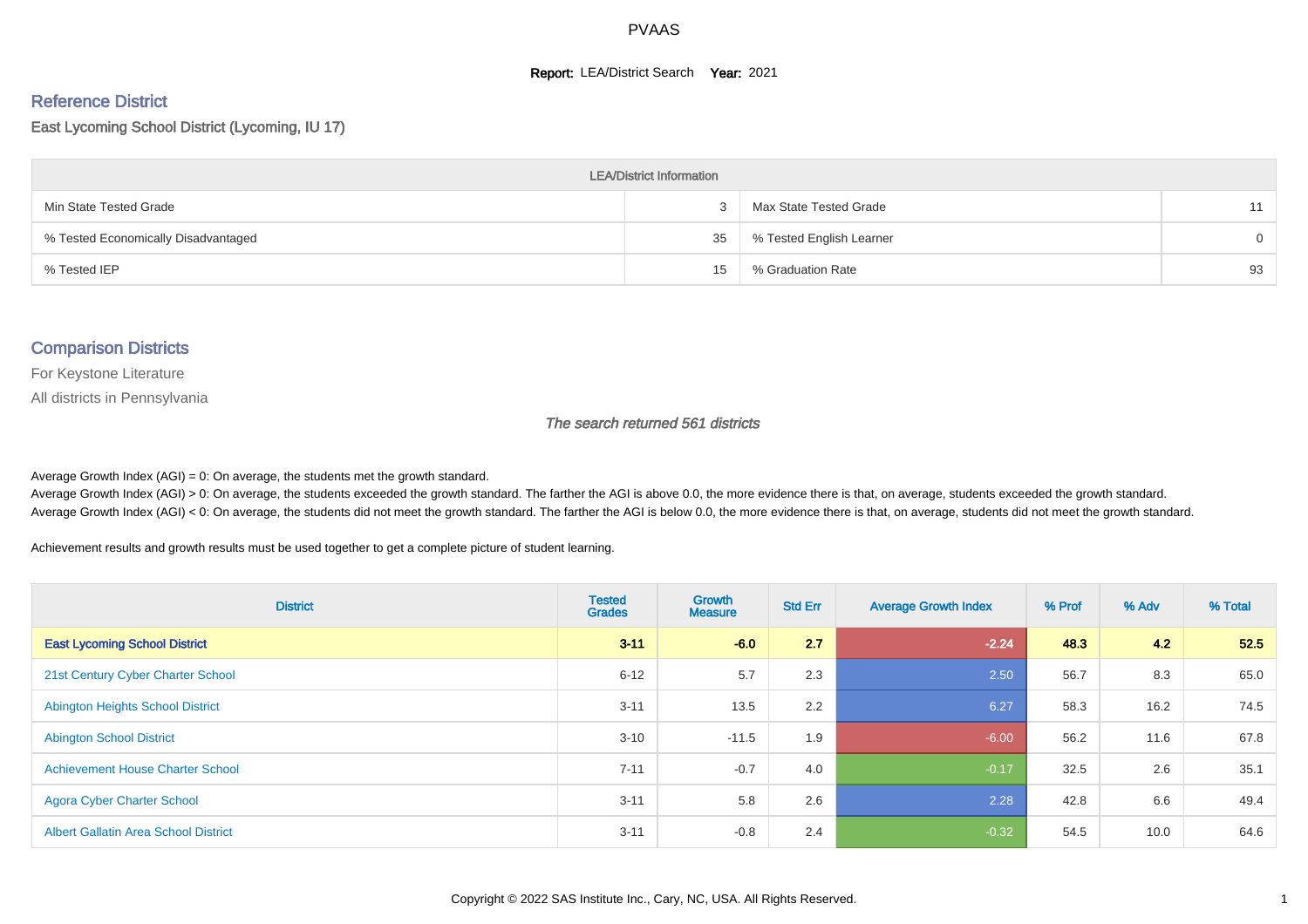| <b>District</b>                          | <b>Tested</b><br><b>Grades</b> | <b>Growth</b><br><b>Measure</b> | <b>Std Err</b> | <b>Average Growth Index</b> | % Prof | % Adv | % Total |
|------------------------------------------|--------------------------------|---------------------------------|----------------|-----------------------------|--------|-------|---------|
| <b>East Lycoming School District</b>     | $3 - 11$                       | $-6.0$                          | 2.7            | $-2.24$                     | 48.3   | 4.2   | 52.5    |
| <b>Aliquippa School District</b>         | $3 - 11$                       | $-9.0$                          | 4.2            | $-2.14$                     | 11.0   | 0.0   | 11.0    |
| <b>Allegheny Valley School District</b>  | $3 - 11$                       | 8.5                             | 3.9            | 2.17                        | 53.1   | 12.2  | 65.3    |
| Allegheny-Clarion Valley School District | $3 - 10$                       | $7.8\,$                         | 4.7            | 1.65                        | 53.3   | 3.3   | 56.7    |
| <b>Allentown City School District</b>    | $3 - 12$                       | 5.3                             | 1.4            | 3.88                        | 25.3   | 2.7   | 28.0    |
| Altoona Area School District             | $3 - 12$                       | 3.3                             | 1.6            | 1.99                        | 47.7   | 8.2   | 55.9    |
| Ambridge Area School District            | $3 - 12$                       | 9.1                             | 2.6            | 3.46                        | 50.4   | 10.7  | 61.1    |
| <b>Annville-Cleona School District</b>   | $3 - 12$                       | $-12.1$                         | 2.7            | $-4.46$                     | 34.9   | 7.8   | 42.6    |
| <b>Antietam School District</b>          | $3 - 10$                       | $-4.3$                          | 3.8            | $-1.13$                     | 36.4   | 5.4   | 41.8    |
| <b>Apollo-Ridge School District</b>      | $3 - 12$                       | $-4.7$                          | 3.7            | $-1.24$                     | 50.0   | 10.0  | 60.0    |
| <b>Armstrong School District</b>         | $3 - 11$                       | 2.6                             | 1.7            | 1.53                        | 51.5   | 6.1   | 57.6    |
| <b>Athens Area School District</b>       | $3 - 11$                       | 1.6                             | 2.5            | 0.64                        | 46.9   | 7.6   | 54.5    |
| <b>Austin Area School District</b>       | $3 - 11$                       | $-5.7$                          | 6.4            | $-0.90$                     | 33.3   | 5.6   | 38.9    |
| <b>Avella Area School District</b>       | $3 - 12$                       | $-0.3$                          | 4.7            | $-0.05$                     | 49.3   | 14.5  | 63.8    |
| <b>Avon Grove Charter School</b>         | $3 - 11$                       | 9.0                             | 2.9            | 3.13                        | 58.8   | 16.7  | 75.5    |
| <b>Avon Grove School District</b>        | $3 - 10$                       | 10.0                            | 1.6            | 6.26                        | 56.3   | 18.6  | 74.9    |
| <b>Avonworth School District</b>         | $3 - 10$                       | $-12.6$                         | 3.1            | $-4.01$                     | 59.8   | 4.6   | 64.4    |
| <b>Bald Eagle Area School District</b>   | $3 - 11$                       | $-2.1$                          | 2.7            | $-0.75$                     | 48.4   | 9.4   | 57.7    |
| <b>Baldwin-Whitehall School District</b> | $3 - 11$                       | 1.8                             | 1.9            | 0.94                        | 58.6   | 8.6   | 67.1    |
| <b>Bangor Area School District</b>       | $3 - 12$                       | $-0.9$                          | 2.0            | $-0.43$                     | 44.3   | 4.7   | 49.0    |
| <b>Beaver Area School District</b>       | $3 - 10$                       | 4.7                             | 2.4            | 1.94                        | 57.4   | 16.8  | 74.2    |
| <b>Bedford Area School District</b>      | $3 - 11$                       | 2.5                             | 2.6            | 0.93                        | 48.5   | 10.0  | 58.5    |
| <b>Belle Vernon Area School District</b> | $3 - 11$                       | 6.5                             | 2.6            | 2.44                        | 55.6   | 11.1  | 66.7    |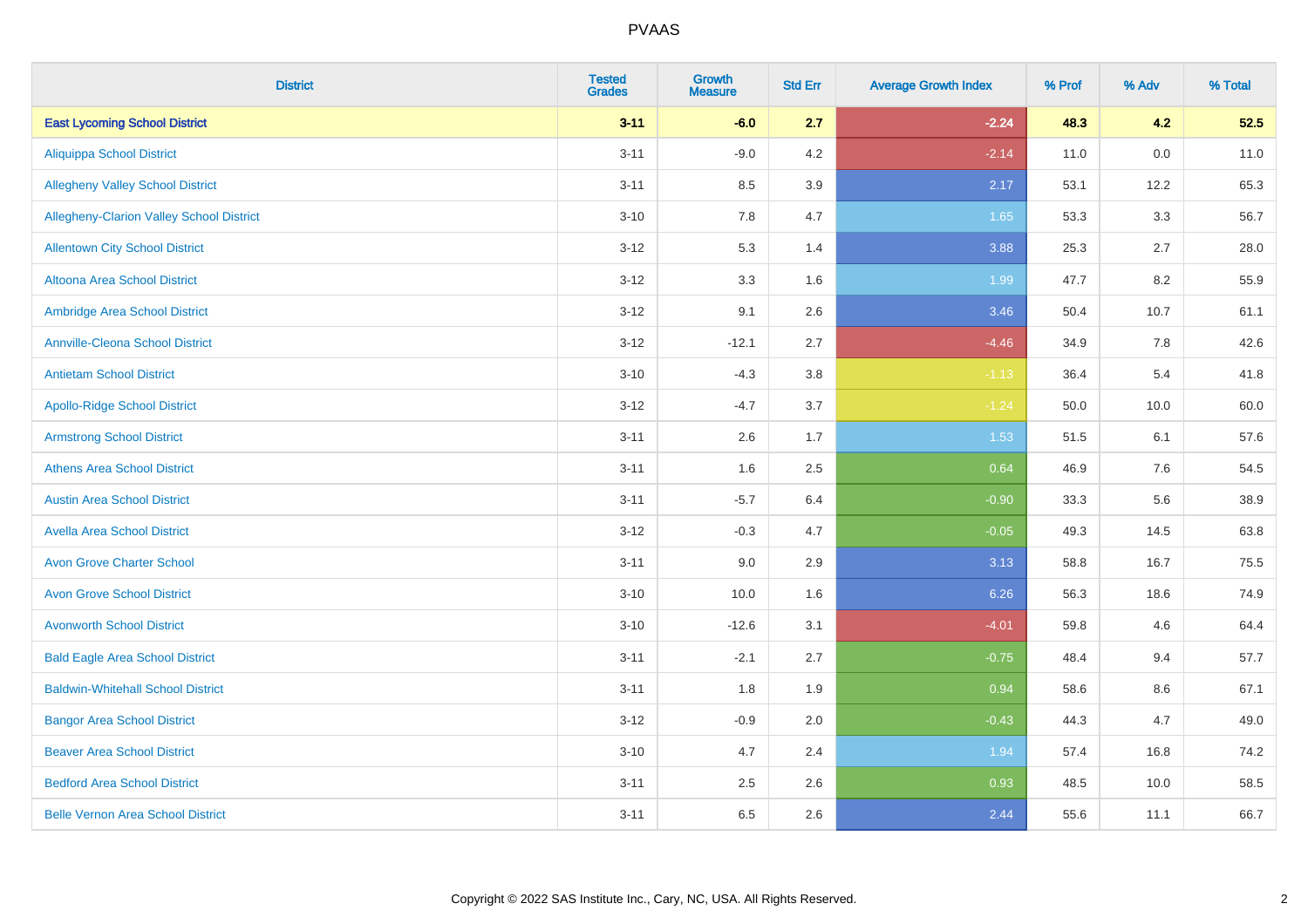| <b>District</b>                              | <b>Tested</b><br><b>Grades</b> | <b>Growth</b><br><b>Measure</b> | <b>Std Err</b> | <b>Average Growth Index</b> | % Prof | % Adv | % Total |
|----------------------------------------------|--------------------------------|---------------------------------|----------------|-----------------------------|--------|-------|---------|
| <b>East Lycoming School District</b>         | $3 - 11$                       | $-6.0$                          | 2.7            | $-2.24$                     | 48.3   | 4.2   | 52.5    |
| <b>Bellefonte Area School District</b>       | $3 - 11$                       | $-0.4$                          | 2.2            | $-0.17$                     | 47.6   | 10.6  | 58.2    |
| <b>Bellwood-Antis School District</b>        | $3 - 10$                       | $-1.2$                          | 3.2            | $-0.39$                     | 55.1   | 10.1  | 65.2    |
| <b>Belmont Charter School</b>                | $3 - 10$                       | 16.0                            | 6.5            | 2.45                        | 64.3   | 0.0   | 64.3    |
| <b>Bensalem Township School District</b>     | $3 - 11$                       | 1.6                             | 1.6            | 0.98                        | 38.8   | 8.3   | 47.1    |
| <b>Benton Area School District</b>           | $3 - 10$                       | $-9.7$                          | 4.5            | $-2.18$                     | 43.2   | 5.4   | 48.6    |
| <b>Bentworth School District</b>             | $3 - 11$                       | 5.7                             | 3.2            | 1.75                        | 44.2   | 19.5  | 63.6    |
| <b>Berlin Brothersvalley School District</b> | $3 - 11$                       | 4.0                             | 4.2            | 0.96                        | 48.8   | 14.0  | 62.8    |
| <b>Bermudian Springs School District</b>     | $3 - 11$                       | $-5.5$                          | 2.9            | $-1.94$                     | 56.4   | 6.8   | 63.2    |
| <b>Berwick Area School District</b>          | $3 - 11$                       | $-9.3$                          | 2.6            | $-3.59$                     | 42.1   | 5.5   | 47.6    |
| <b>Bethel Park School District</b>           | $3 - 11$                       | 5.6                             | 1.8            | 3.18                        | 65.3   | 18.6  | 83.9    |
| <b>Bethlehem Area School District</b>        | $3 - 11$                       | 9.3                             | 1.1            | 8.15                        | 44.7   | 12.0  | 56.7    |
| <b>Bethlehem-Center School District</b>      | $3 - 10$                       | 8.1                             | 3.3            | 2.46                        | 35.1   | 1.4   | 36.5    |
| <b>Big Beaver Falls Area School District</b> | $3 - 11$                       | $-3.9$                          | 3.3            | $-1.18$                     | 34.1   | 3.5   | 37.6    |
| <b>Big Spring School District</b>            | $3 - 11$                       | $-9.8$                          | 2.4            | $-4.00$                     | 38.6   | 8.9   | 47.5    |
| <b>Blackhawk School District</b>             | $3 - 11$                       | 4.7                             | 2.3            | 2.01                        | 55.8   | 8.8   | 64.6    |
| <b>Blacklick Valley School District</b>      | $3 - 11$                       | 8.0                             | 4.3            | 1.85                        | 34.1   | 0.0   | 34.1    |
| <b>Blairsville-Saltsburg School District</b> | $3 - 11$                       | $-8.0$                          | 3.0            | $-2.68$                     | 37.3   | 7.0   | 44.3    |
| <b>Bloomsburg Area School District</b>       | $3 - 10$                       | 0.7                             | 3.0            | 0.23                        | 55.9   | 11.8  | 67.6    |
| <b>Blue Mountain School District</b>         | $3 - 10$                       | $-5.8$                          | 2.3            | $-2.56$                     | 46.6   | 8.5   | 55.1    |
| <b>Blue Ridge School District</b>            | $3 - 11$                       | $-0.5$                          | 3.6            | $-0.12$                     | 44.6   | 3.1   | 47.7    |
| <b>Boyertown Area School District</b>        | $3 - 11$                       | $-4.7$                          | 1.5            | $-3.17$                     | 55.2   | 11.3  | 66.5    |
| <b>Bradford Area School District</b>         | $3 - 12$                       | $-9.3$                          | 2.4            | $-3.87$                     | 45.8   | 8.3   | 54.2    |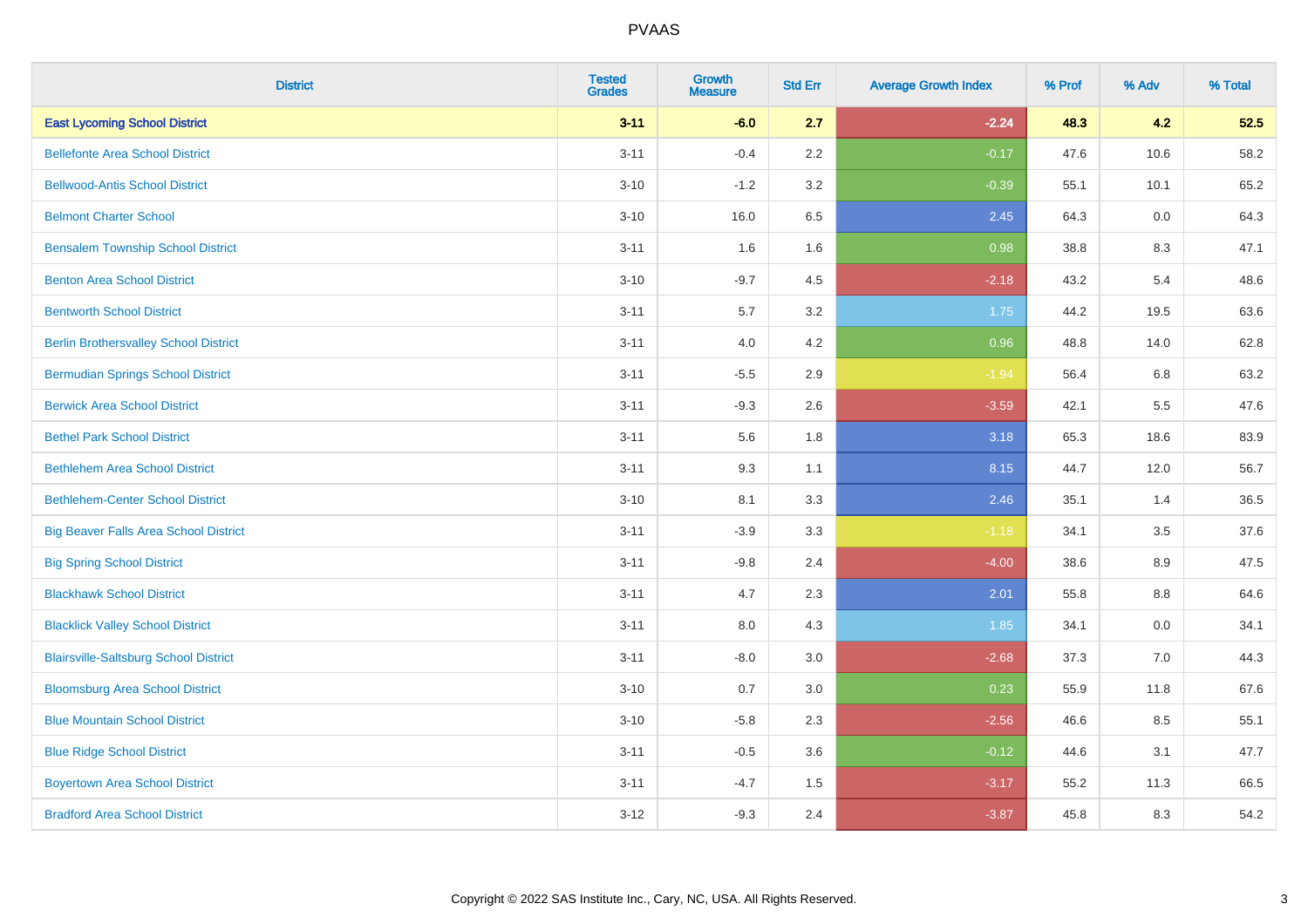| <b>District</b>                                 | <b>Tested</b><br><b>Grades</b> | <b>Growth</b><br><b>Measure</b> | <b>Std Err</b> | <b>Average Growth Index</b> | % Prof | % Adv   | % Total |
|-------------------------------------------------|--------------------------------|---------------------------------|----------------|-----------------------------|--------|---------|---------|
| <b>East Lycoming School District</b>            | $3 - 11$                       | $-6.0$                          | 2.7            | $-2.24$                     | 48.3   | 4.2     | 52.5    |
| <b>Brandywine Heights Area School District</b>  | $3 - 11$                       | $-4.9$                          | 2.7            | $-1.81$                     | 49.2   | 8.2     | 57.4    |
| <b>Brentwood Borough School District</b>        | $3 - 11$                       | $-5.3$                          | 3.0            | $-1.72$                     | 52.0   | 6.1     | 58.2    |
| <b>Bristol Borough School District</b>          | $3 - 12$                       | $-4.3$                          | 3.4            | $-1.27$                     | 39.7   | 1.3     | 41.0    |
| <b>Bristol Township School District</b>         | $3 - 11$                       | $-13.9$                         | 2.0            | $-7.05$                     | 31.0   | 3.7     | 34.7    |
| <b>Brockway Area School District</b>            | $3 - 11$                       | 0.6                             | 3.6            | 0.16                        | 49.2   | 7.7     | 56.9    |
| <b>Brookville Area School District</b>          | $3 - 11$                       | 6.9                             | 3.0            | 2.30                        | 55.2   | 15.6    | 70.8    |
| <b>Brownsville Area School District</b>         | $3 - 12$                       | $-7.2$                          | 3.9            | $-1.83$                     | 34.4   | 6.1     | 40.5    |
| <b>Bucks County Technical High School</b>       | $9 - 10$                       | $-12.0$                         | 2.5            | $-4.84$                     | 35.9   | 3.2     | 39.2    |
| <b>Burgettstown Area School District</b>        | $3 - 11$                       | $-2.1$                          | 3.4            | $-0.62$                     | 50.0   | 1.4     | 51.4    |
| <b>Burrell School District</b>                  | $3 - 11$                       | 4.5                             | 3.1            | 1.48                        | 58.5   | 13.8    | 72.3    |
| <b>Butler Area School District</b>              | $3 - 11$                       | $-6.5$                          | 1.5            | $-4.26$                     | 42.5   | 9.4     | 51.9    |
| California Area School District                 | $3 - 10$                       | $-7.3$                          | 3.6            | $-2.02$                     | 42.6   | 9.8     | 52.5    |
| <b>Cambria Heights School District</b>          | $3 - 10$                       | $-4.1$                          | 3.1            | $-1.32$                     | 51.0   | $6.0\,$ | 57.0    |
| <b>Camp Hill School District</b>                | $3 - 12$                       | 2.3                             | 3.0            | 0.78                        | 53.6   | 17.5    | 71.1    |
| Canon-Mcmillan School District                  | $3 - 11$                       | $-0.8$                          | 1.6            | $-0.50$                     | 58.7   | 15.9    | 74.6    |
| <b>Canton Area School District</b>              | $3 - 11$                       | $-5.5$                          | 3.2            | $-1.75$                     | 40.7   | 2.3     | 43.0    |
| Capital Area School for the Arts Charter School | $9 - 11$                       | 5.8                             | 4.1            | 1.39                        | 59.3   | 18.6    | 78.0    |
| <b>Carbon Career &amp; Technical Institute</b>  | $9 - 11$                       | $-5.7$                          | 3.6            | $-1.59$                     | 34.5   | 1.2     | 35.7    |
| <b>Carbondale Area School District</b>          | $3 - 10$                       | 7.4                             | 3.3            | 2.25                        | 56.6   | 2.6     | 59.2    |
| <b>Carlisle Area School District</b>            | $3 - 11$                       | $-5.3$                          | 1.9            | $-2.81$                     | 54.0   | 6.3     | 60.3    |
| <b>Carlynton School District</b>                | $3 - 11$                       | 7.3                             | 3.3            | 2.22                        | 41.0   | 10.5    | 51.6    |
| <b>Carmichaels Area School District</b>         | $3 - 10$                       | $-9.3$                          | 3.3            | $-2.81$                     | 35.1   | 1.4     | 36.5    |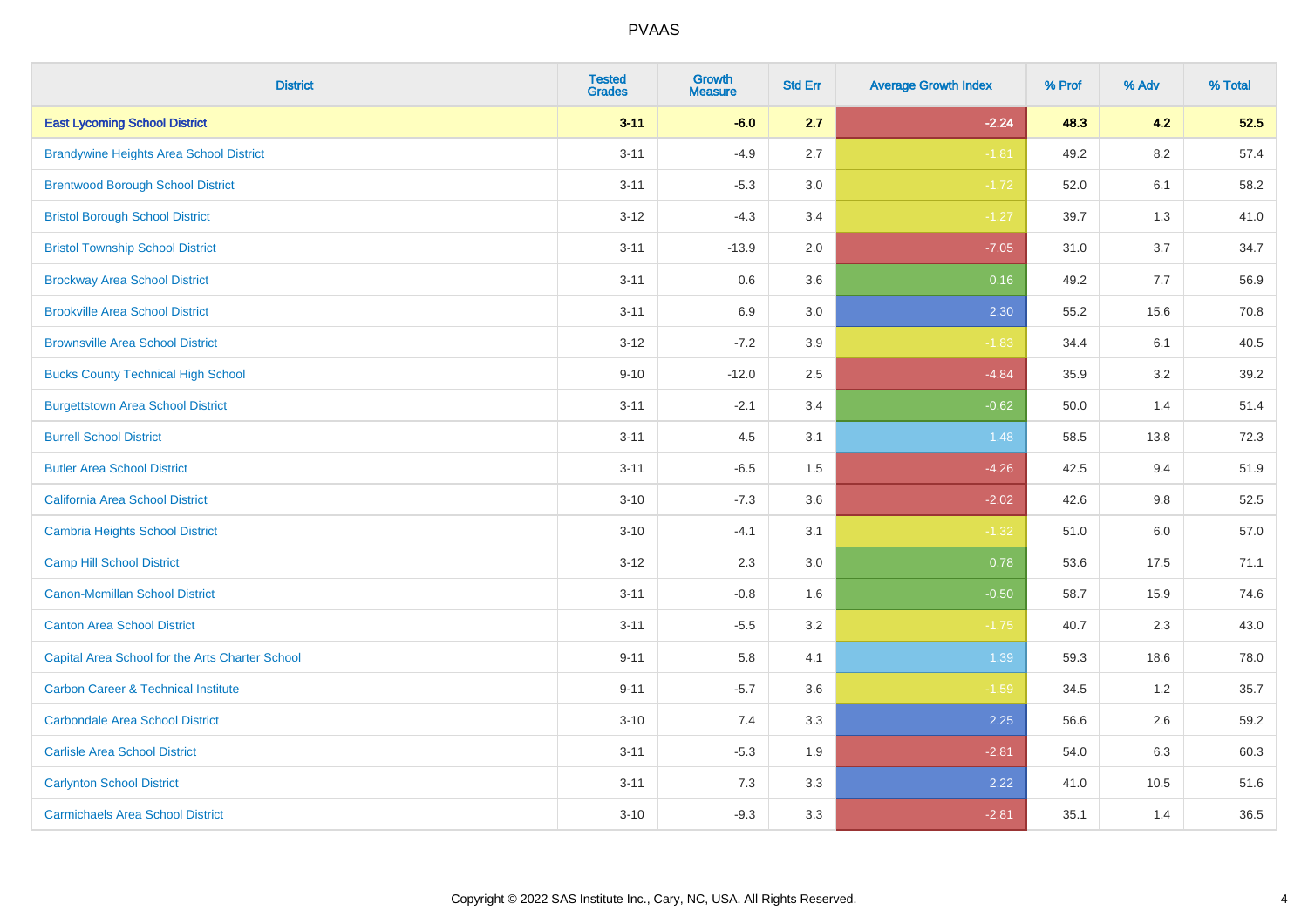| <b>District</b>                                         | <b>Tested</b><br><b>Grades</b> | <b>Growth</b><br><b>Measure</b> | <b>Std Err</b> | <b>Average Growth Index</b> | % Prof | % Adv | % Total |
|---------------------------------------------------------|--------------------------------|---------------------------------|----------------|-----------------------------|--------|-------|---------|
| <b>East Lycoming School District</b>                    | $3 - 11$                       | $-6.0$                          | 2.7            | $-2.24$                     | 48.3   | 4.2   | 52.5    |
| Catasauqua Area School District                         | $3 - 12$                       | $-12.1$                         | 3.0            | $-4.00$                     | 36.8   | 7.6   | 44.3    |
| <b>Centennial School District</b>                       | $3 - 10$                       | 7.1                             | 1.7            | 4.29                        | 50.1   | 8.7   | 58.9    |
| Center For Student Learning Charter School At Pennsbury | $6 - 12$                       | $-2.9$                          | 6.1            | $-0.47$                     | 42.9   | 0.0   | 42.9    |
| <b>Central Bucks School District</b>                    | $3 - 11$                       | 1.6                             | 0.9            | 1.66                        | 63.0   | 16.8  | 79.8    |
| <b>Central Cambria School District</b>                  | $3 - 11$                       | 3.0                             | 2.5            | 1.17                        | 56.2   | 9.7   | 66.0    |
| <b>Central Columbia School District</b>                 | $3 - 12$                       | $-4.8$                          | 2.6            | $-1.86$                     | 53.7   | 14.8  | 68.5    |
| <b>Central Dauphin School District</b>                  | $3 - 11$                       | 4.4                             | 1.3            | 3.32                        | 53.3   | 7.4   | 60.7    |
| <b>Central Fulton School District</b>                   | $3 - 11$                       | $-0.5$                          | 3.5            | $-0.14$                     | 51.4   | 8.6   | 60.0    |
| <b>Central Greene School District</b>                   | $3 - 11$                       | $-1.6$                          | 2.8            | $-0.55$                     | 54.2   | 2.8   | 57.0    |
| <b>Central Valley School District</b>                   | $3 - 10$                       | 4.8                             | 2.4            | 1.98                        | 56.9   | 9.0   | 65.9    |
| <b>Central York School District</b>                     | $3 - 12$                       | 12.3                            | 1.7            | 7.20                        | 55.5   | 11.5  | 67.0    |
| <b>Chambersburg Area School District</b>                | $3 - 11$                       | $-9.5$                          | 1.3            | $-7.20$                     | 42.7   | 8.6   | 51.4    |
| <b>Charleroi School District</b>                        | $3 - 11$                       | $-2.6$                          | 3.0            | $-0.86$                     | 55.7   | 7.4   | 63.1    |
| <b>Chartiers Valley School District</b>                 | $3 - 11$                       | $-1.7$                          | 2.0            | $-0.81$                     | 54.7   | 8.4   | 63.1    |
| <b>Chartiers-Houston School District</b>                | $3 - 10$                       | $-8.6$                          | 3.5            | $-2.41$                     | 59.7   | 4.5   | 64.2    |
| <b>Cheltenham School District</b>                       | $3 - 11$                       | $-1.4$                          | 2.1            | $-0.67$                     | 46.1   | 10.0  | 56.1    |
| <b>Chester Charter Scholars Academy Charter School</b>  | $3 - 12$                       | 8.4                             | 4.1            | 2.03                        | 23.4   | 0.0   | 23.4    |
| <b>Chester-Upland School District</b>                   | $3 - 11$                       | $-0.3$                          | 2.7            | $-0.09$                     | 13.8   | 0.8   | 14.6    |
| <b>Chestnut Ridge School District</b>                   | $3 - 12$                       | $-3.4$                          | 2.9            | $-1.17$                     | 46.6   | 5.8   | 52.4    |
| <b>Chichester School District</b>                       | $3 - 11$                       | $-2.7$                          | 2.3            | $-1.17$                     | 44.6   | 6.6   | 51.2    |
| <b>City CHS</b>                                         | $10 - 11$                      | 13.6                            | 2.7            | 5.12                        | 45.8   | 3.0   | 48.8    |
| <b>Clairton City School District</b>                    | $3 - 11$                       | 3.5                             | 3.7            | 0.95                        | 13.4   | 0.0   | 13.4    |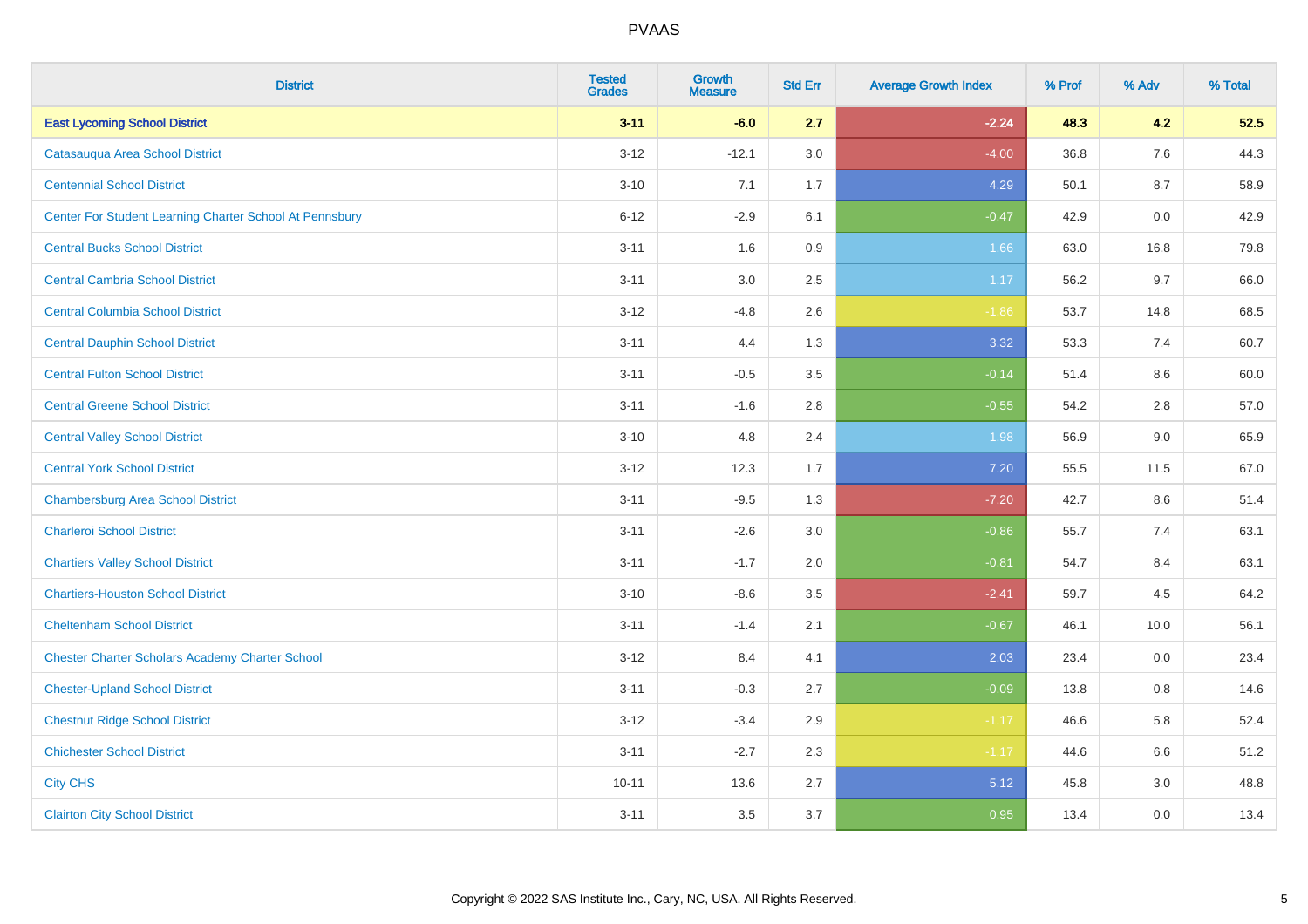| <b>District</b>                                    | <b>Tested</b><br><b>Grades</b> | <b>Growth</b><br><b>Measure</b> | <b>Std Err</b> | <b>Average Growth Index</b> | % Prof | % Adv | % Total |
|----------------------------------------------------|--------------------------------|---------------------------------|----------------|-----------------------------|--------|-------|---------|
| <b>East Lycoming School District</b>               | $3 - 11$                       | $-6.0$                          | 2.7            | $-2.24$                     | 48.3   | 4.2   | 52.5    |
| <b>Clarion Area School District</b>                | $3 - 11$                       | 10.3                            | 4.1            | 2.51                        | 45.4   | 14.6  | 60.0    |
| <b>Clarion-Limestone Area School District</b>      | $3 - 12$                       | $-2.5$                          | 4.1            | $-0.60$                     | 56.8   | 6.8   | 63.6    |
| <b>Claysburg-Kimmel School District</b>            | $3 - 11$                       | $-5.7$                          | 4.0            | $-1.42$                     | 42.9   | 8.2   | 51.0    |
| <b>Clearfield Area School District</b>             | $3 - 10$                       | $-9.4$                          | 2.6            | $-3.56$                     | 43.0   | 3.1   | 46.1    |
| <b>Coatesville Area School District</b>            | $3 - 11$                       | $-4.4$                          | 1.7            | $-2.62$                     | 36.3   | 4.2   | 40.5    |
| <b>Cocalico School District</b>                    | $3 - 11$                       | 10.6                            | 2.0            | 5.18                        | 50.8   | 14.1  | 64.8    |
| <b>Collegium Charter School</b>                    | $3 - 10$                       | 5.9                             | 2.5            | 2.33                        | 38.1   | 7.9   | 46.0    |
| <b>Colonial School District</b>                    | $3 - 11$                       | 14.0                            | 1.7            | 8.21                        | 60.2   | 19.6  | 79.8    |
| <b>Columbia Borough School District</b>            | $3 - 12$                       | $-3.1$                          | 3.5            | $-0.89$                     | 29.5   | 1.9   | 31.4    |
| <b>Columbia-Montour AVTS</b>                       | $9 - 10$                       | $-12.5$                         | 3.0            | $-4.16$                     | 22.3   | 0.6   | 22.9    |
| <b>Commodore Perry School District</b>             | $3 - 11$                       | 3.2                             | 5.5            | 0.58                        | 58.3   | 0.0   | 58.3    |
| <b>Commonwealth Charter Academy Charter School</b> | $3 - 10$                       | 9.1                             | 1.9            | 4.90                        | 47.2   | 9.1   | 56.3    |
| Community Academy Of Philadelphia Charter School   | $3 - 11$                       | 5.8                             | 2.7            | 2.12                        | 26.7   | 0.9   | 27.6    |
| Conemaugh Township Area School District            | $3 - 12$                       | $-3.7$                          | 3.4            | $-1.09$                     | 53.8   | 17.6  | 71.4    |
| <b>Conemaugh Valley School District</b>            | $3 - 12$                       | $-3.2$                          | 4.1            | $-0.78$                     | 48.2   | 5.6   | 53.7    |
| Conestoga Valley School District                   | $3 - 11$                       | 8.7                             | 1.8            | 4.69                        | 60.3   | 13.5  | 73.8    |
| <b>Conewago Valley School District</b>             | $3 - 12$                       | $-0.9$                          | 2.0            | $-0.45$                     | 51.7   | 9.6   | 61.3    |
| <b>Conneaut School District</b>                    | $3 - 12$                       | $-7.5$                          | 2.6            | $-2.91$                     | 38.4   | 7.4   | 45.8    |
| <b>Connellsville Area School District</b>          | $3 - 11$                       | 6.1                             | 2.0            | 3.05                        | 45.4   | 7.8   | 53.2    |
| <b>Conrad Weiser Area School District</b>          | $3 - 11$                       | 3.6                             | 2.2            | 1.63                        | 52.1   | 2.1   | 54.2    |
| <b>Cornell School District</b>                     | $3 - 11$                       | $-1.6$                          | 5.0            | $-0.32$                     | 33.8   | 1.5   | 35.4    |
| <b>Cornwall-Lebanon School District</b>            | $3 - 11$                       | 8.3                             | 1.6            | 5.08                        | 47.2   | 8.4   | 55.6    |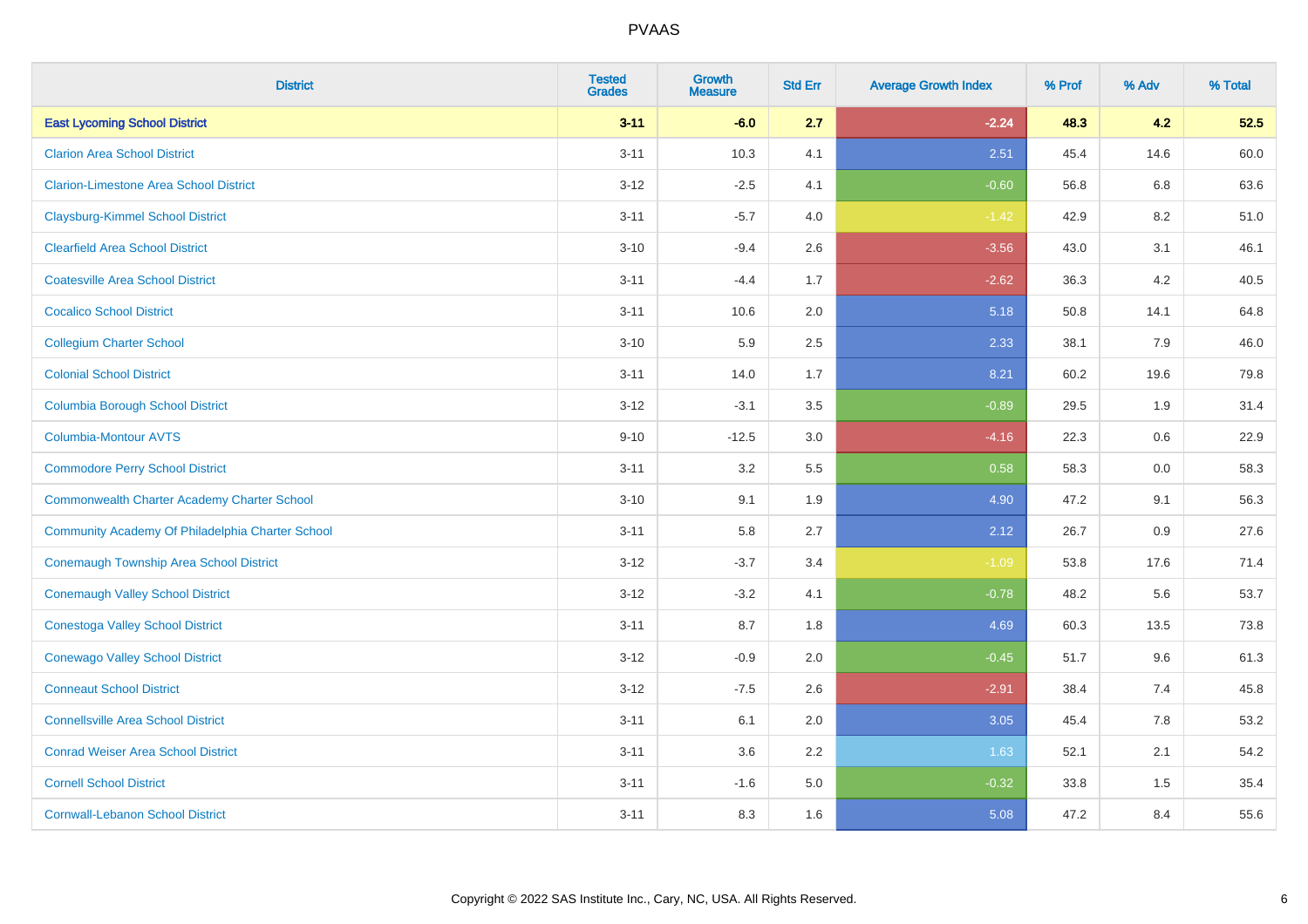| <b>District</b>                          | <b>Tested</b><br><b>Grades</b> | <b>Growth</b><br><b>Measure</b> | <b>Std Err</b> | <b>Average Growth Index</b> | % Prof | % Adv | % Total |
|------------------------------------------|--------------------------------|---------------------------------|----------------|-----------------------------|--------|-------|---------|
| <b>East Lycoming School District</b>     | $3 - 11$                       | $-6.0$                          | 2.7            | $-2.24$                     | 48.3   | 4.2   | 52.5    |
| <b>Corry Area School District</b>        | $3 - 11$                       | $-5.3$                          | 2.6            | $-2.03$                     | 38.5   | 6.0   | 44.5    |
| <b>Coudersport Area School District</b>  | $3 - 11$                       | 7.7                             | 3.7            | 2.06                        | 55.7   | 8.2   | 63.9    |
| <b>Council Rock School District</b>      | $3 - 11$                       | 8.9                             | 1.2            | 7.65                        | 62.8   | 16.6  | 79.4    |
| <b>Cranberry Area School District</b>    | $3 - 12$                       | 9.2                             | 3.0            | 3.04                        | 47.5   | 10.2  | 57.6    |
| <b>Crawford Central School District</b>  | $3 - 11$                       | $-4.7$                          | 2.2            | $-2.15$                     | 40.6   | 10.5  | 51.1    |
| <b>Crestwood School District</b>         | $3 - 11$                       | $-0.4$                          | 2.4            | $-0.17$                     | 57.4   | 17.0  | 74.4    |
| <b>Cumberland Valley School District</b> | $3 - 12$                       | 18.5                            | 1.3            | 14.64                       | 60.7   | 23.4  | 84.1    |
| <b>Curwensville Area School District</b> | $3 - 11$                       | $-27.9$                         | 4.1            | $-6.72$                     | 42.5   | 4.1   | 46.6    |
| <b>Dallas School District</b>            | $3 - 11$                       | $-2.5$                          | 2.2            | $-1.12$                     | 54.9   | 7.6   | 62.4    |
| <b>Dallastown Area School District</b>   | $3 - 11$                       | 13.5                            | 1.5            | 8.84                        | 56.0   | 17.9  | 73.8    |
| <b>Daniel Boone Area School District</b> | $3 - 12$                       | 5.7                             | 2.0            | 2.88                        | 51.0   | 11.5  | 62.6    |
| Danville Area School District            | $3 - 11$                       | 0.4                             | 2.6            | 0.15                        | 57.4   | 18.4  | 75.7    |
| <b>Dauphin County Technical School</b>   | $9 - 11$                       | $-45.5$                         | 2.6            | $-17.72$                    | 14.4   | 2.5   | 16.9    |
| <b>Deer Lakes School District</b>        | $3 - 11$                       | 17.0                            | 2.7            | 6.32                        | 61.5   | 16.4  | 77.9    |
| <b>Delaware Valley School District</b>   | $3 - 11$                       | 12.6                            | 1.8            | 6.93                        | 55.2   | 16.2  | 71.4    |
| <b>Derry Area School District</b>        | $3 - 11$                       | 13.2                            | 2.8            | 4.69                        | 60.0   | 12.5  | 72.5    |
| <b>Derry Township School District</b>    | $3 - 10$                       | 12.8                            | 2.0            | 6.39                        | 54.8   | 25.8  | 80.6    |
| <b>Donegal School District</b>           | $3 - 12$                       | 3.1                             | 2.4            | 1.29                        | 60.6   | 9.1   | 69.7    |
| Dover Area School District               | $3 - 12$                       | 6.0                             | 2.1            | 2.94                        | 52.2   | 6.0   | 58.2    |
| Downingtown Area School District         | $3 - 11$                       | 12.1                            | 1.1            | 10.67                       | 60.0   | 23.5  | 83.6    |
| Dr Robert Ketterer Charter School Inc    | $6 - 12$                       | 10.1                            | 5.0            | 2.04                        | 14.9   | 0.4   | 15.3    |
| <b>Dubois Area School District</b>       | $3 - 11$                       | $-6.2$                          | 2.0            | $-3.07$                     | 50.9   | 13.4  | 64.3    |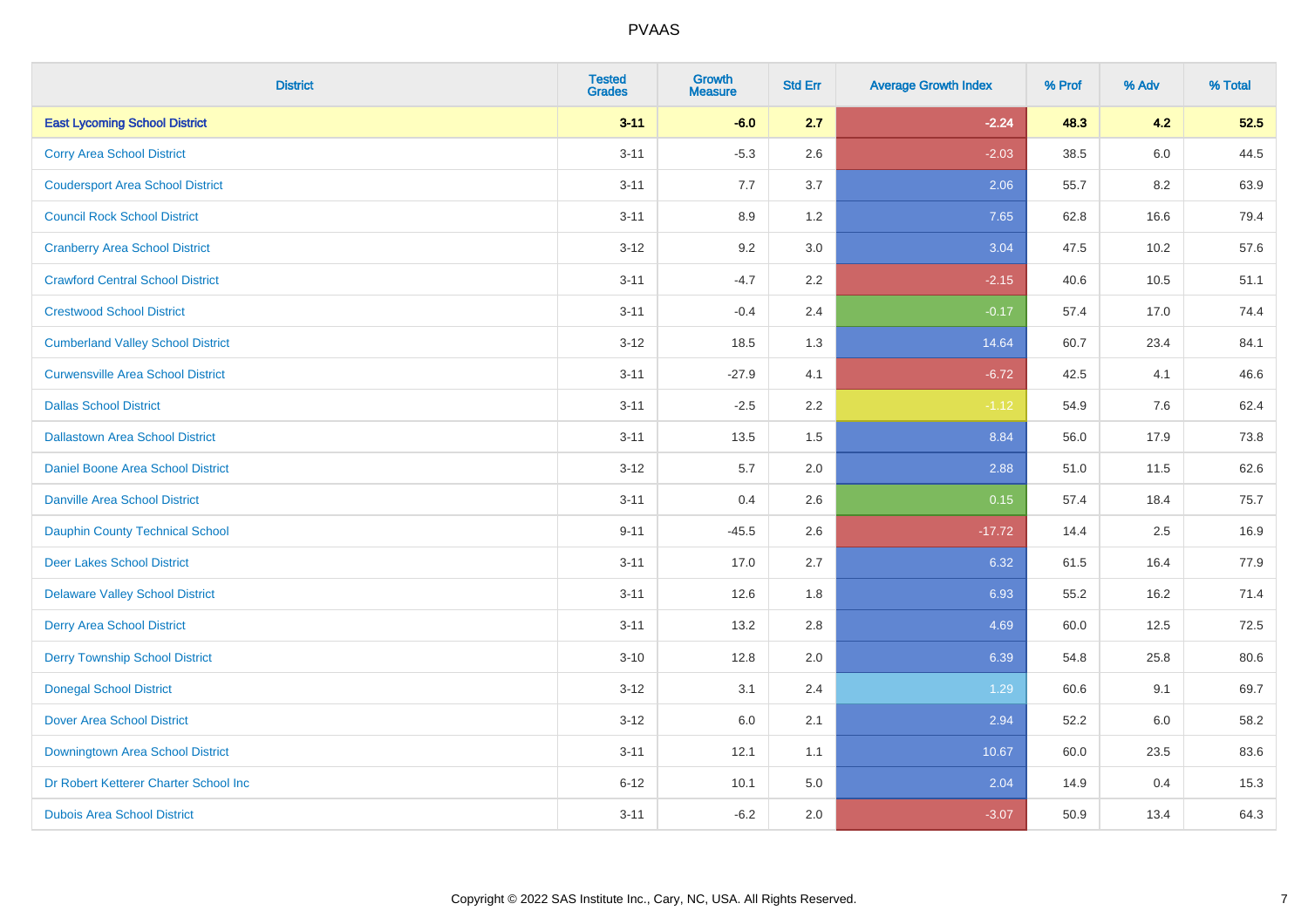| <b>District</b>                                   | <b>Tested</b><br><b>Grades</b> | <b>Growth</b><br><b>Measure</b> | <b>Std Err</b> | <b>Average Growth Index</b> | % Prof | % Adv | % Total |
|---------------------------------------------------|--------------------------------|---------------------------------|----------------|-----------------------------|--------|-------|---------|
| <b>East Lycoming School District</b>              | $3 - 11$                       | $-6.0$                          | 2.7            | $-2.24$                     | 48.3   | 4.2   | 52.5    |
| <b>Dunmore School District</b>                    | $3 - 11$                       | $-7.7$                          | 2.9            | $-2.62$                     | 34.0   | 7.2   | 41.2    |
| <b>East Allegheny School District</b>             | $3 - 11$                       | $-6.3$                          | 3.3            | $-1.87$                     | 31.9   | 9.7   | 41.7    |
| <b>East Lycoming School District</b>              | $3 - 11$                       | $-6.0$                          | 2.7            | $-2.24$                     | 48.3   | 4.2   | 52.5    |
| <b>East Penn School District</b>                  | $3 - 11$                       | 4.1                             | 1.3            | 3.27                        | 55.8   | 11.5  | 67.3    |
| East Pennsboro Area School District               | $3 - 11$                       | $-4.2$                          | 2.5            | $-1.71$                     | 60.8   | 8.5   | 69.3    |
| East Stroudsburg Area School District             | $3 - 11$                       | 0.1                             | 1.6            | 0.05                        | 45.8   | 7.8   | 53.6    |
| <b>Eastern Lancaster County School District</b>   | $3 - 12$                       | 4.5                             | 2.2            | 2.09                        | 46.3   | 11.4  | 57.6    |
| <b>Eastern Lebanon County School District</b>     | $3 - 11$                       | 8.6                             | 2.2            | 3.84                        | 48.8   | 11.4  | 60.3    |
| <b>Eastern York School District</b>               | $3 - 11$                       | 9.6                             | 2.6            | 3.71                        | 56.3   | 12.6  | 68.9    |
| <b>Easton Area School District</b>                | $3 - 12$                       | $-4.1$                          | 1.4            | $-2.91$                     | 39.9   | 4.0   | 43.9    |
| <b>Elizabeth Forward School District</b>          | $3 - 11$                       | $-8.4$                          | 2.4            | $-3.41$                     | 51.7   | 4.0   | 55.7    |
| Elizabethtown Area School District                | $3 - 12$                       | $-0.9$                          | 1.9            | $-0.47$                     | 50.0   | 11.2  | 61.2    |
| <b>Elk Lake School District</b>                   | $3 - 11$                       | $-4.0$                          | 3.3            | $-1.23$                     | 46.2   | 3.3   | 49.4    |
| <b>Ellwood City Area School District</b>          | $3 - 11$                       | $-4.2$                          | 3.2            | $-1.29$                     | 54.1   | 14.1  | 68.2    |
| <b>Ephrata Area School District</b>               | $3 - 11$                       | 5.6                             | 1.8            | 3.12                        | 54.7   | 9.5   | 64.2    |
| <b>Erie City School District</b>                  | $3 - 12$                       | $-14.5$                         | 1.6            | $-9.26$                     | 25.4   | 3.0   | 28.4    |
| Esperanza Academy Charter School                  | $4 - 11$                       | 4.0                             | 2.5            | 1.61                        | 32.4   | 0.7   | 33.1    |
| <b>Esperanza Cyber Charter School</b>             | $3 - 11$                       | 7.1                             | 6.1            | 1.16                        | 9.1    | 0.0   | 9.1     |
| <b>Everett Area School District</b>               | $3 - 11$                       | 5.0                             | 3.4            | 1.47                        | 60.5   | 1.3   | 61.8    |
| <b>Executive Education Academy Charter School</b> | $3 - 10$                       | $-6.5$                          | 3.1            | $-2.08$                     | 23.7   | 2.2   | 25.8    |
| <b>Exeter Township School District</b>            | $3 - 11$                       | $-10.4$                         | 1.9            | $-5.44$                     | 50.6   | 2.7   | 53.3    |
| <b>Fairfield Area School District</b>             | $3 - 11$                       | $-5.6$                          | 3.4            | $-1.66$                     | 57.9   | 4.0   | 61.8    |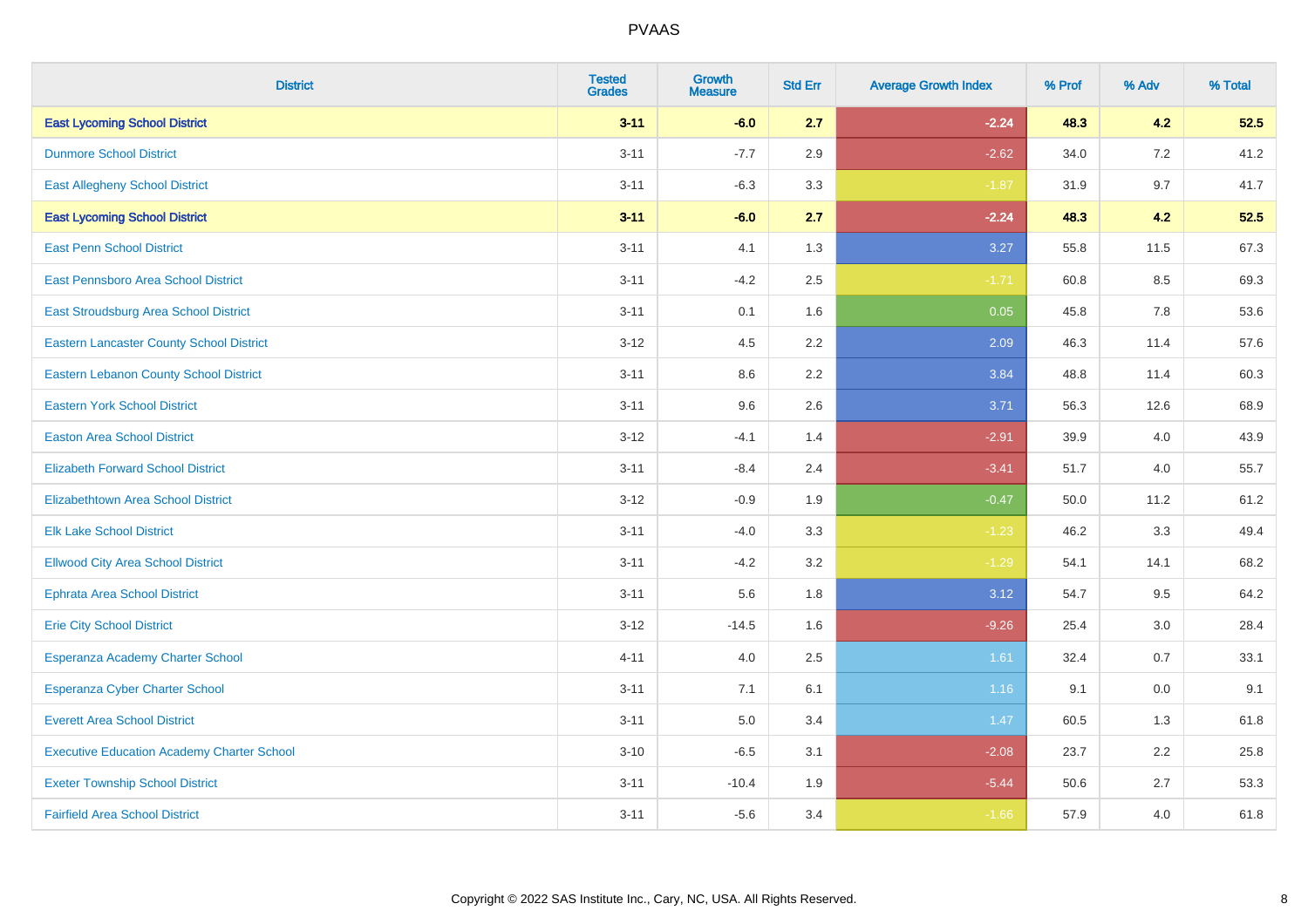| <b>District</b>                             | <b>Tested</b><br><b>Grades</b> | <b>Growth</b><br><b>Measure</b> | <b>Std Err</b> | <b>Average Growth Index</b> | % Prof | % Adv   | % Total |
|---------------------------------------------|--------------------------------|---------------------------------|----------------|-----------------------------|--------|---------|---------|
| <b>East Lycoming School District</b>        | $3 - 11$                       | $-6.0$                          | 2.7            | $-2.24$                     | 48.3   | 4.2     | 52.5    |
| <b>Fairview School District</b>             | $3 - 11$                       | 3.4                             | 2.6            | 1.32                        | 57.2   | 17.6    | 74.8    |
| <b>Fannett-Metal School District</b>        | $3 - 11$                       | $-3.4$                          | 5.1            | $-0.67$                     | 38.7   | 8.1     | 46.8    |
| <b>Farrell Area School District</b>         | $3 - 11$                       | $-10.4$                         | 4.3            | $-2.41$                     | 19.0   | $0.0\,$ | 19.0    |
| <b>Ferndale Area School District</b>        | $3 - 10$                       | $-5.8$                          | 4.3            | $-1.33$                     | 40.0   | 0.0     | 40.0    |
| <b>Fleetwood Area School District</b>       | $3 - 10$                       | 12.2                            | 2.2            | 5.68                        | 53.5   | 11.6    | 65.2    |
| <b>Forbes Road School District</b>          | $3 - 11$                       | 2.8                             | 5.1            | 0.56                        | 41.4   | 10.3    | 51.7    |
| <b>Forest Area School District</b>          | $3 - 11$                       | $-4.4$                          | 5.4            | $-0.81$                     | 36.2   | 2.1     | 38.3    |
| <b>Forest City Regional School District</b> | $3-12$                         | $-6.0$                          | 3.0            | $-1.96$                     | 44.1   | 0.0     | 44.1    |
| <b>Forest Hills School District</b>         | $3 - 11$                       | $-7.3$                          | 2.7            | $-2.74$                     | 41.1   | 13.7    | 54.8    |
| <b>Fort Cherry School District</b>          | $3 - 10$                       | $-5.9$                          | 3.8            | $-1.56$                     | 55.2   | 5.2     | 60.3    |
| <b>Fort Leboeuf School District</b>         | $3 - 11$                       | 11.7                            | 2.5            | 4.73                        | 48.5   | 21.1    | 69.6    |
| <b>Fox Chapel Area School District</b>      | $3 - 11$                       | 9.8                             | 1.8            | 5.36                        | 56.6   | 28.6    | 85.2    |
| <b>Franklin Area School District</b>        | $3 - 11$                       | 6.6                             | 2.8            | 2.34                        | 48.2   | 4.5     | 52.7    |
| <b>Franklin Regional School District</b>    | $3 - 11$                       | 2.0                             | 1.9            | 1.02                        | 66.7   | 15.5    | 82.1    |
| <b>Frazier School District</b>              | $3 - 11$                       | $-17.2$                         | 3.7            | $-4.70$                     | 37.1   | 1.6     | 38.7    |
| <b>Freedom Area School District</b>         | $3 - 11$                       | $-7.1$                          | 3.0            | $-2.37$                     | 43.8   | 4.2     | 47.9    |
| <b>Freeport Area School District</b>        | $3 - 10$                       | 9.7                             | 2.5            | 3.91                        | 57.5   | 17.8    | 75.3    |
| <b>Galeton Area School District</b>         | $3 - 11$                       | 2.2                             | 5.3            | 0.42                        | 41.3   | 4.4     | 45.6    |
| <b>Garnet Valley School District</b>        | $3 - 10$                       | 10.9                            | 1.7            | 6.53                        | 67.1   | 19.0    | 86.1    |
| <b>Gateway School District</b>              | $3 - 11$                       | 0.8                             | 2.2            | 0.38                        | 52.1   | 13.8    | 65.9    |
| <b>General Mclane School District</b>       | $3 - 11$                       | 3.1                             | 2.9            | 1.07                        | 62.3   | 4.9     | 67.2    |
| <b>Gettysburg Area School District</b>      | $3 - 11$                       | $-4.0$                          | 2.1            | $-1.89$                     | 45.3   | 14.0    | 59.3    |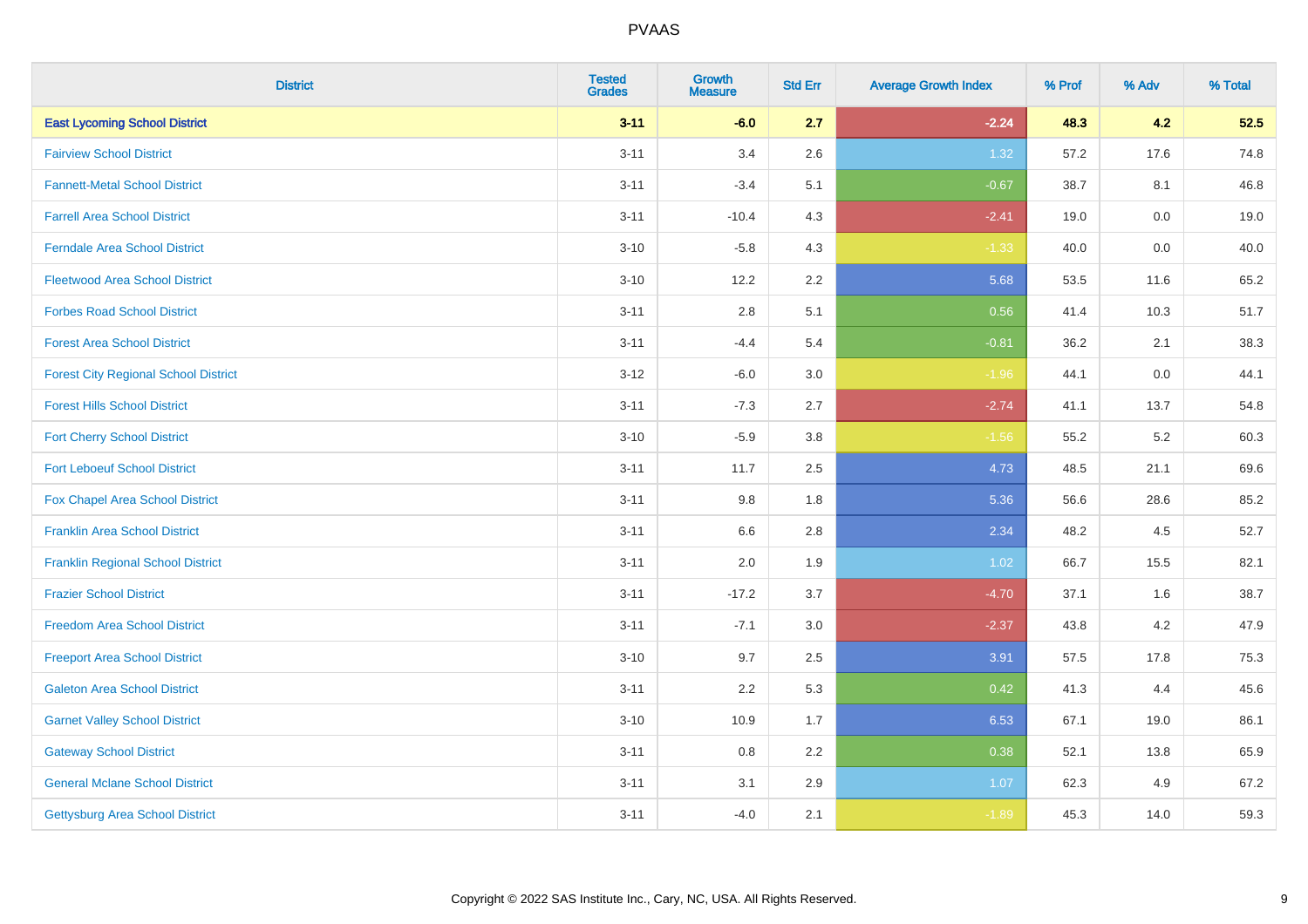| <b>District</b>                               | <b>Tested</b><br><b>Grades</b> | <b>Growth</b><br><b>Measure</b> | <b>Std Err</b> | <b>Average Growth Index</b> | % Prof | % Adv   | % Total |
|-----------------------------------------------|--------------------------------|---------------------------------|----------------|-----------------------------|--------|---------|---------|
| <b>East Lycoming School District</b>          | $3 - 11$                       | $-6.0$                          | 2.7            | $-2.24$                     | 48.3   | 4.2     | 52.5    |
| <b>Gillingham Charter School</b>              | $3 - 11$                       | $-4.4$                          | 5.6            | $-0.77$                     | 20.8   | 8.3     | 29.2    |
| <b>Girard School District</b>                 | $3 - 11$                       | $-0.6$                          | 2.7            | $-0.22$                     | 53.9   | 15.6    | 69.6    |
| <b>Glendale School District</b>               | $3 - 10$                       | $-0.9$                          | 3.7            | $-0.24$                     | 50.0   | 5.4     | 55.4    |
| <b>Governor Mifflin School District</b>       | $3 - 11$                       | 4.1                             | 1.8            | 2.33                        | 42.5   | 7.2     | 49.7    |
| <b>Great Valley School District</b>           | $3 - 11$                       | 15.0                            | 1.9            | 7.98                        | 50.0   | 35.0    | 85.0    |
| <b>Greater Johnstown School District</b>      | $3 - 11$                       | $-3.1$                          | 2.6            | $-1.19$                     | 26.1   | $0.0\,$ | 26.1    |
| <b>Greater Latrobe School District</b>        | $3 - 11$                       | 0.6                             | 1.9            | 0.31                        | 55.5   | 14.1    | 69.5    |
| <b>Greater Nanticoke Area School District</b> | $3 - 12$                       | 11.2                            | 2.8            | 4.01                        | 38.0   | 12.4    | 50.4    |
| <b>Greencastle-Antrim School District</b>     | $3 - 11$                       | $-3.0$                          | $2.2\,$        | $-1.36$                     | 62.4   | 9.9     | 72.3    |
| <b>Greensburg Salem School District</b>       | $3 - 11$                       | $-4.4$                          | 2.4            | $-1.88$                     | 47.6   | 4.9     | 52.4    |
| <b>Greenville Area School District</b>        | $3 - 11$                       | 0.7                             | 2.9            | 0.26                        | 53.4   | 6.9     | 60.3    |
| <b>Greenwood School District</b>              | $3 - 11$                       | 15.9                            | 3.9            | 4.11                        | 50.0   | 25.0    | 75.0    |
| <b>Grove City Area School District</b>        | $3 - 12$                       | 5.1                             | 2.4            | 2.09                        | 36.4   | 16.5    | 52.8    |
| <b>Halifax Area School District</b>           | $3 - 11$                       | 4.7                             | 3.9            | 1.22                        | 61.5   | 9.6     | 71.2    |
| <b>Hamburg Area School District</b>           | $3 - 11$                       | 8.9                             | 2.5            | 3.63                        | 43.5   | 8.2     | 51.7    |
| <b>Hampton Township School District</b>       | $3 - 11$                       | 5.1                             | 2.2            | 2.35                        | 54.0   | 28.2    | 82.2    |
| <b>Hanover Area School District</b>           | $3 - 11$                       | 2.2                             | 4.6            | 0.48                        | 42.9   | 5.7     | 48.6    |
| <b>Hanover Public School District</b>         | $3 - 11$                       | 5.2                             | 2.8            | 1.83                        | 52.2   | 14.4    | 66.7    |
| <b>Harbor Creek School District</b>           | $3 - 11$                       | $-7.1$                          | 2.7            | $-2.67$                     | 48.8   | 15.2    | 64.0    |
| Harmony Area School District                  | $3 - 10$                       | 4.5                             | 6.3            | 0.72                        | 33.3   | 13.3    | 46.7    |
| <b>Harrisburg City School District</b>        | $3 - 11$                       | $-0.4$                          | 2.1            | $-0.19$                     | 15.1   | 0.4     | 15.5    |
| Hatboro-Horsham School District               | $3 - 11$                       | $-12.8$                         | 1.7            | $-7.47$                     | 45.6   | $7.2\,$ | 52.8    |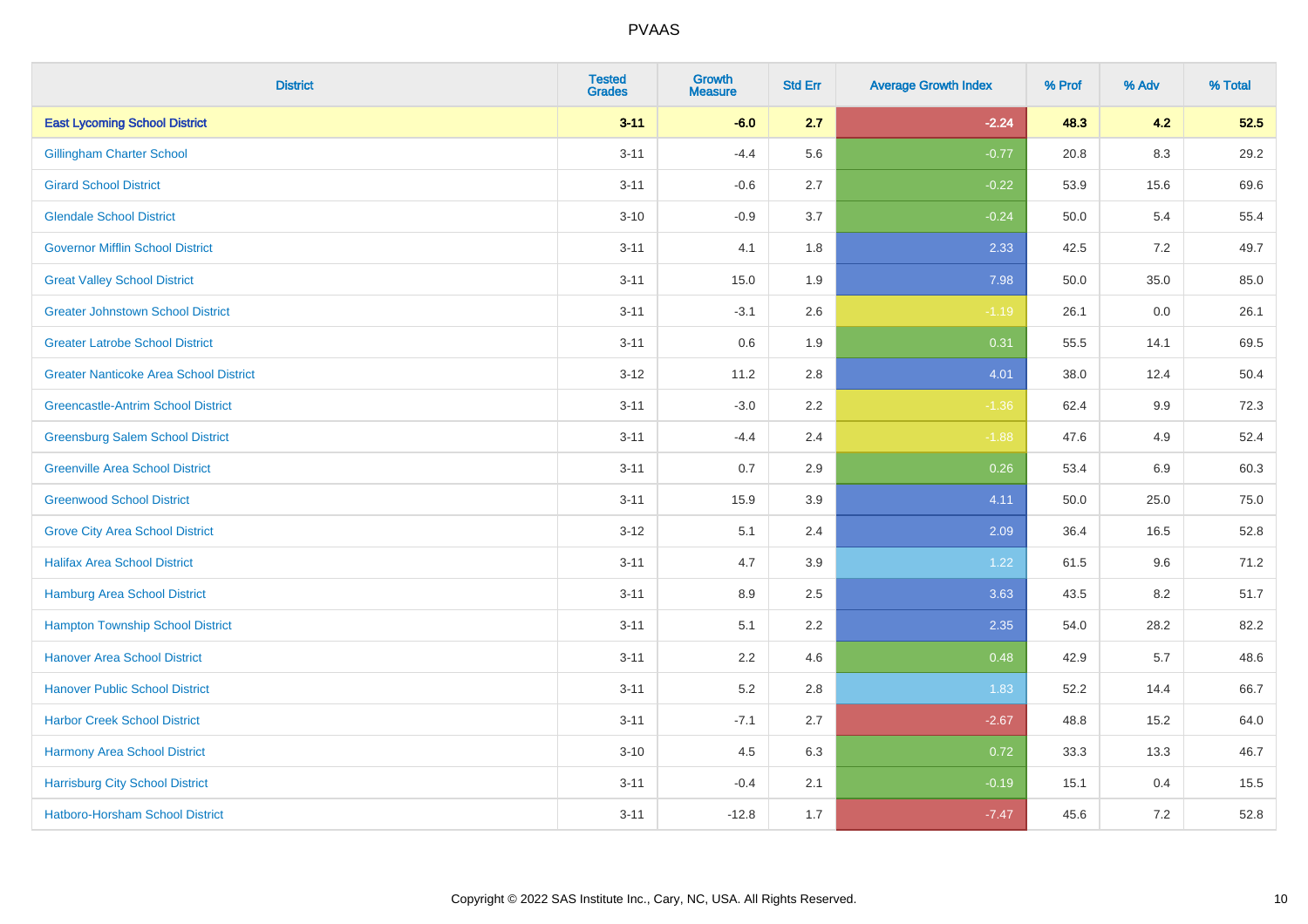| <b>District</b>                               | <b>Tested</b><br><b>Grades</b> | <b>Growth</b><br><b>Measure</b> | <b>Std Err</b> | <b>Average Growth Index</b> | % Prof | % Adv | % Total |
|-----------------------------------------------|--------------------------------|---------------------------------|----------------|-----------------------------|--------|-------|---------|
| <b>East Lycoming School District</b>          | $3 - 11$                       | $-6.0$                          | 2.7            | $-2.24$                     | 48.3   | 4.2   | 52.5    |
| <b>Haverford Township School District</b>     | $3 - 11$                       | 8.0                             | 1.5            | 5.27                        | 53.0   | 25.5  | 78.6    |
| <b>Hazleton Area School District</b>          | $3 - 11$                       | 9.6                             | 1.4            | 6.77                        | 45.0   | 7.8   | 52.9    |
| <b>Hempfield Area School District</b>         | $3 - 12$                       | 4.6                             | 1.6            | 2.86                        | 53.5   | 20.1  | 73.6    |
| <b>Hempfield School District</b>              | $3 - 11$                       | 0.1                             | 1.4            | 0.08                        | 58.2   | 9.9   | 68.2    |
| <b>Hermitage School District</b>              | $3 - 12$                       | 3.8                             | 2.4            | 1.60                        | 57.5   | 9.3   | 66.8    |
| <b>Highlands School District</b>              | $3 - 11$                       | $-7.4$                          | 2.7            | $-2.76$                     | 44.4   | 3.7   | 48.2    |
| <b>Hollidaysburg Area School District</b>     | $3 - 11$                       | 6.0                             | 2.1            | 2.88                        | 57.1   | 12.3  | 69.4    |
| <b>Homer-Center School District</b>           | $3 - 11$                       | 9.7                             | 3.6            | 2.70                        | 45.1   | 17.2  | 62.3    |
| Hope For Hyndman Charter School               | $3 - 11$                       | $-2.0$                          | 6.1            | $-0.32$                     | 33.3   | 0.0   | 33.3    |
| <b>Hopewell Area School District</b>          | $3 - 11$                       | 2.6                             | 2.7            | 0.97                        | 58.4   | 4.0   | 62.4    |
| Huntingdon Area School District               | $3 - 11$                       | $-2.0$                          | 2.7            | $-0.72$                     | 36.8   | 10.3  | 47.0    |
| Imhotep Institute Charter High School         | $9 - 11$                       | $-5.3$                          | 5.8            | $-0.92$                     | 25.0   | 0.0   | 25.0    |
| <b>Indiana Area School District</b>           | $3 - 11$                       | $-5.3$                          | 2.3            | $-2.28$                     | 47.6   | 18.4  | 66.1    |
| <b>Innovative Arts Academy Charter School</b> | $6 - 11$                       | $-9.1$                          | 3.7            | $-2.44$                     | 9.5    | 0.0   | 9.5     |
| Insight PA Cyber Charter School               | $3 - 11$                       | 0.7                             | 5.7            | 0.12                        | 50.0   | 4.8   | 54.8    |
| <b>Interboro School District</b>              | $3 - 12$                       | $-7.3$                          | 2.1            | $-3.43$                     | 46.6   | 4.8   | 51.4    |
| <b>Iroquois School District</b>               | $3 - 11$                       | 13.1                            | 3.0            | 4.35                        | 48.2   | 7.8   | 56.0    |
| <b>Jamestown Area School District</b>         | $3 - 11$                       | 13.5                            | 4.2            | 3.19                        | 64.4   | 13.3  | 77.8    |
| Jeannette City School District                | $3 - 11$                       | $-4.3$                          | 3.8            | $-1.13$                     | 46.7   | 7.5   | 54.2    |
| Jefferson County-Dubois AVTS                  | $9 - 11$                       | $-16.2$                         | 3.9            | $-4.16$                     | 23.0   | 0.0   | 23.0    |
| Jefferson-Morgan School District              | $3 - 10$                       | $-9.9$                          | 4.2            | $-2.35$                     | 43.8   | 4.2   | 47.9    |
| <b>Jenkintown School District</b>             | $3 - 11$                       | 12.5                            | 4.4            | 2.84                        | 54.6   | 29.6  | 84.1    |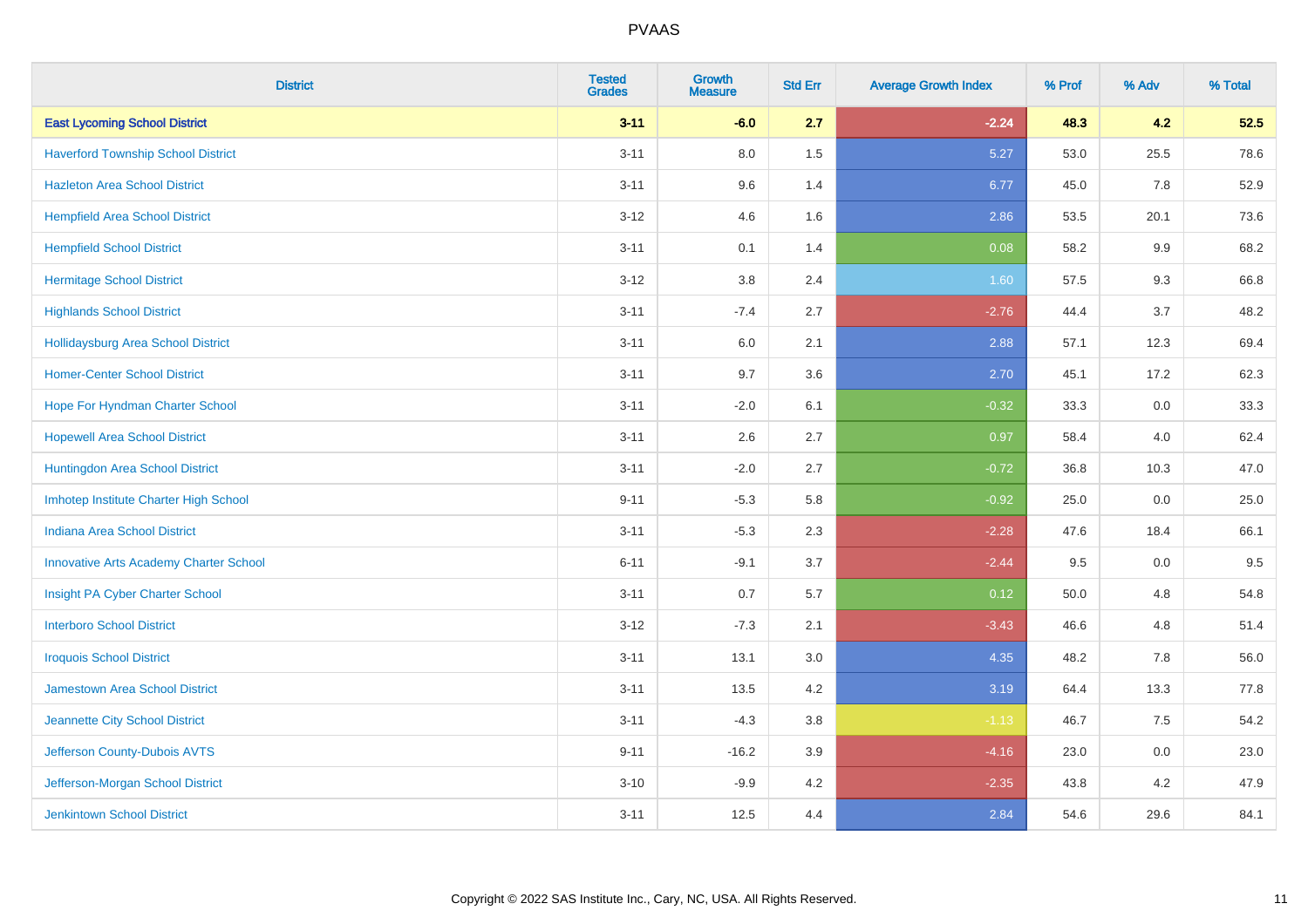| <b>District</b>                                 | <b>Tested</b><br><b>Grades</b> | <b>Growth</b><br><b>Measure</b> | <b>Std Err</b> | <b>Average Growth Index</b> | % Prof | % Adv   | % Total |
|-------------------------------------------------|--------------------------------|---------------------------------|----------------|-----------------------------|--------|---------|---------|
| <b>East Lycoming School District</b>            | $3 - 11$                       | $-6.0$                          | 2.7            | $-2.24$                     | 48.3   | 4.2     | 52.5    |
| <b>Jersey Shore Area School District</b>        | $3 - 11$                       | 0.5                             | 2.6            | 0.21                        | 47.1   | $9.2\,$ | 56.2    |
| Jim Thorpe Area School District                 | $3 - 11$                       | $-5.8$                          | 2.7            | $-2.19$                     | 33.3   | 7.4     | 40.7    |
| Johnsonburg Area School District                | $3 - 11$                       | $-14.1$                         | 3.9            | $-3.62$                     | 54.0   | 4.6     | 58.6    |
| <b>Juniata County School District</b>           | $3 - 12$                       | $-4.9$                          | 2.1            | $-2.26$                     | 38.5   | 2.9     | 41.4    |
| Juniata Valley School District                  | $3 - 11$                       | $-3.9$                          | 3.5            | $-1.10$                     | 44.4   | 3.5     | 47.8    |
| <b>Kane Area School District</b>                | $3 - 10$                       | $-3.7$                          | 3.2            | $-1.17$                     | 39.5   | 9.9     | 49.4    |
| Karns City Area School District                 | $3 - 11$                       | $-6.0$                          | 2.9            | $-2.03$                     | 53.1   | 8.3     | 61.5    |
| <b>Kennett Consolidated School District</b>     | $3 - 11$                       | 4.8                             | 1.8            | 2.61                        | 52.5   | 10.7    | 63.2    |
| <b>Keystone Central School District</b>         | $3 - 11$                       | $-5.1$                          | 2.0            | $-2.46$                     | 44.7   | 4.6     | 49.4    |
| <b>Keystone Education Center Charter School</b> | $3 - 12$                       | $-12.9$                         | 5.9            | $-2.19$                     | 28.0   | 0.0     | 28.0    |
| <b>Keystone Oaks School District</b>            | $3 - 11$                       | 5.5                             | 2.6            | 2.07                        | 53.2   | 12.1    | 65.4    |
| <b>Keystone School District</b>                 | $3 - 11$                       | 3.1                             | 3.3            | 0.94                        | 50.6   | 6.5     | 57.1    |
| <b>KIPP Dubois Charter School</b>               | $9 - 10$                       | 4.7                             | 3.3            | 1.40                        | 31.0   | 1.4     | 32.4    |
| <b>Kiski Area School District</b>               | $3 - 11$                       | $-3.7$                          | 2.0            | $-1.86$                     | 57.4   | 10.4    | 67.8    |
| <b>Kutztown Area School District</b>            | $3 - 12$                       | $-0.2$                          | 3.2            | $-0.05$                     | 55.4   | 13.3    | 68.7    |
| La Academia Partnership Charter School          | $6 - 11$                       | $-11.0$                         | 4.7            | $-2.34$                     | 6.8    | 0.0     | 6.8     |
| Lackawanna Trail School District                | $3 - 10$                       | $-21.7$                         | 3.5            | $-6.20$                     | 38.5   | 1.5     | 40.0    |
| <b>Lakeland School District</b>                 | $3 - 11$                       | 1.1                             | 2.8            | 0.38                        | 48.6   | 3.7     | 52.3    |
| Lake-Lehman School District                     | $3 - 11$                       | 10.8                            | 2.7            | 3.93                        | 55.3   | 7.9     | 63.2    |
| <b>Lakeview School District</b>                 | $3 - 11$                       | $-0.9$                          | 3.7            | $-0.24$                     | 60.3   | 3.2     | 63.5    |
| <b>Lampeter-Strasburg School District</b>       | $3 - 12$                       | $-8.6$                          | 2.0            | $-4.33$                     | 55.1   | 9.8     | 64.8    |
| <b>Lancaster School District</b>                | $3 - 12$                       | $-15.8$                         | 1.5            | $-10.90$                    | 14.6   | 2.3     | 16.9    |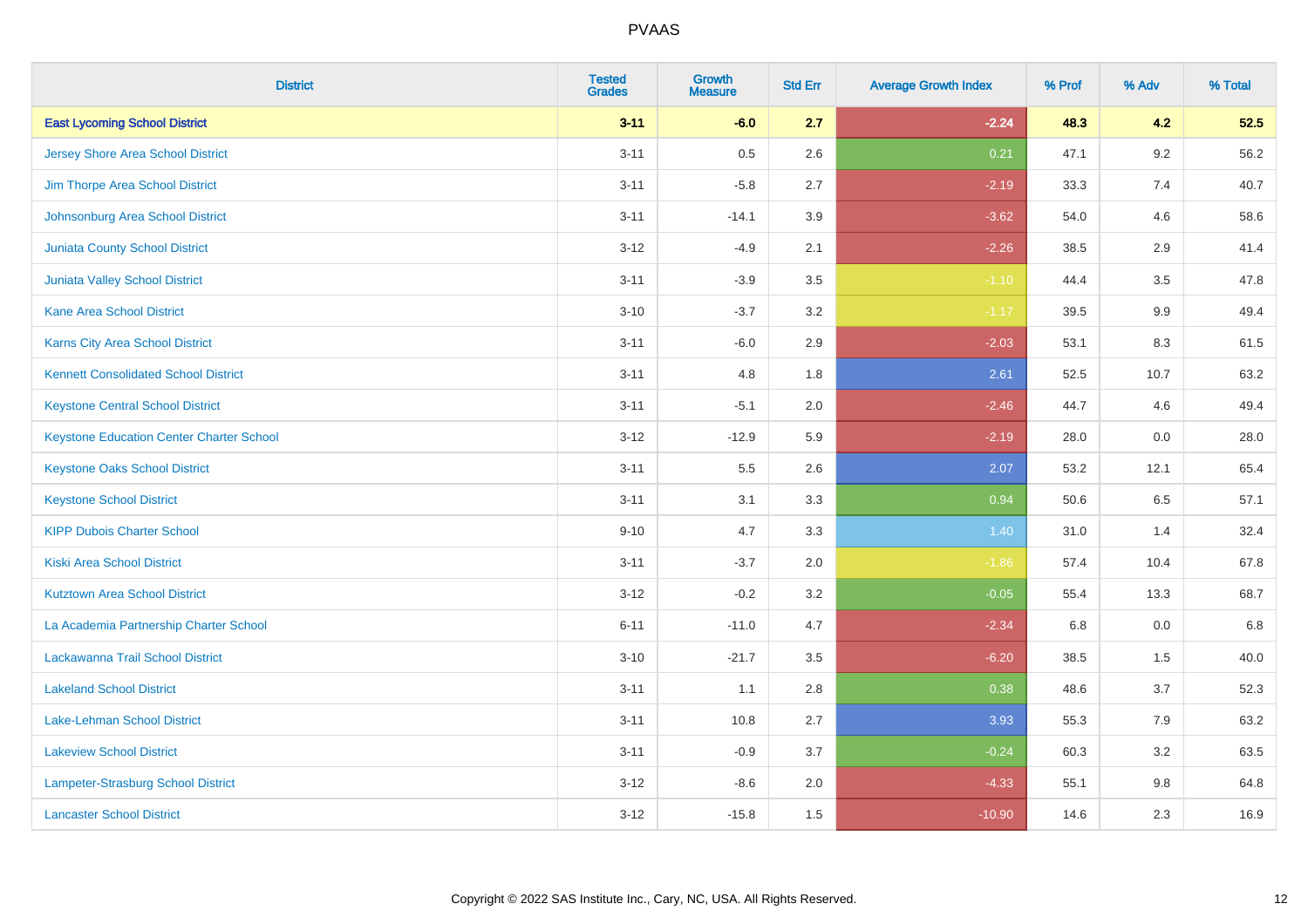| <b>District</b>                                    | <b>Tested</b><br><b>Grades</b> | <b>Growth</b><br><b>Measure</b> | <b>Std Err</b> | <b>Average Growth Index</b> | % Prof | % Adv   | % Total |
|----------------------------------------------------|--------------------------------|---------------------------------|----------------|-----------------------------|--------|---------|---------|
| <b>East Lycoming School District</b>               | $3 - 11$                       | $-6.0$                          | 2.7            | $-2.24$                     | 48.3   | 4.2     | 52.5    |
| <b>Laurel Highlands School District</b>            | $3 - 11$                       | 4.3                             | 2.4            | 1.81                        | 44.9   | 9.6     | 54.5    |
| <b>Laurel School District</b>                      | $3 - 11$                       | 1.8                             | 3.1            | 0.59                        | 70.1   | 2.3     | 72.4    |
| <b>Lawrence County CTC</b>                         | $10 - 11$                      | $-21.7$                         | 3.6            | $-6.05$                     | 19.8   | $0.0\,$ | 19.8    |
| <b>Lebanon School District</b>                     | $3 - 11$                       | $-1.6$                          | 1.9            | $-0.80$                     | 24.4   | 2.6     | 27.0    |
| <b>Leechburg Area School District</b>              | $3 - 11$                       | 4.4                             | 4.0            | 1.09                        | 47.8   | 19.6    | 67.4    |
| Lehigh Career & Technical Institute                | $10 - 12$                      | 5.6                             | 5.6            | 0.99                        | 78.3   | 0.0     | 78.3    |
| Lehigh Valley Academy Regional Charter School      | $3 - 11$                       | 0.7                             | 2.3            | 0.32                        | 46.3   | 5.0     | 51.4    |
| Lehigh Valley Charter High School For The Arts     | $9 - 10$                       | 7.3                             | 2.6            | 2.82                        | 62.3   | 18.2    | 80.5    |
| <b>Lehighton Area School District</b>              | $3 - 11$                       | $-1.6$                          | 2.3            | $-0.70$                     | 51.1   | 5.6     | 56.7    |
| <b>Lewisburg Area School District</b>              | $3 - 11$                       | $-2.7$                          | 2.6            | $-1.03$                     | 57.0   | 18.5    | 75.6    |
| <b>Ligonier Valley School District</b>             | $3 - 11$                       | 4.2                             | 3.1            | 1.34                        | 59.1   | 10.3    | 69.5    |
| Lincoln Leadership Academy Charter School          | $3 - 12$                       | 14.2                            | 6.4            | 2.22                        | 23.5   | 0.0     | 23.5    |
| <b>Lincoln Park Performing Arts Charter School</b> | $7 - 11$                       | 3.6                             | 2.5            | 1.42                        | 59.6   | 14.7    | 74.3    |
| <b>Line Mountain School District</b>               | $3 - 11$                       | 4.1                             | 3.2            | 1.27                        | 52.9   | 9.2     | 62.1    |
| <b>Littlestown Area School District</b>            | $3 - 11$                       | 11.4                            | 2.5            | 4.62                        | 55.2   | 10.4    | 65.6    |
| <b>Lower Dauphin School District</b>               | $3 - 11$                       | 0.6                             | 1.9            | 0.33                        | 49.2   | 12.6    | 61.8    |
| <b>Lower Merion School District</b>                | $3 - 11$                       | 19.0                            | 1.3            | 14.93                       | 55.6   | 29.9    | 85.5    |
| <b>Lower Moreland Township School District</b>     | $3 - 11$                       | 2.0                             | 2.2            | 0.95                        | 62.8   | 17.0    | 79.8    |
| <b>Loyalsock Township School District</b>          | $3 - 12$                       | 4.2                             | 2.8            | 1.47                        | 54.3   | 2.1     | 56.4    |
| <b>Mahanoy Area School District</b>                | $3 - 10$                       | $-9.0$                          | 3.6            | $-2.49$                     | 26.2   | 1.6     | 27.9    |
| <b>Manheim Central School District</b>             | $3 - 11$                       | 2.1                             | 2.1            | 1.01                        | 53.2   | 11.6    | 64.8    |
| <b>Manheim Township School District</b>            | $3 - 12$                       | $-0.9$                          | 1.6            | $-0.58$                     | 53.2   | 15.5    | 68.7    |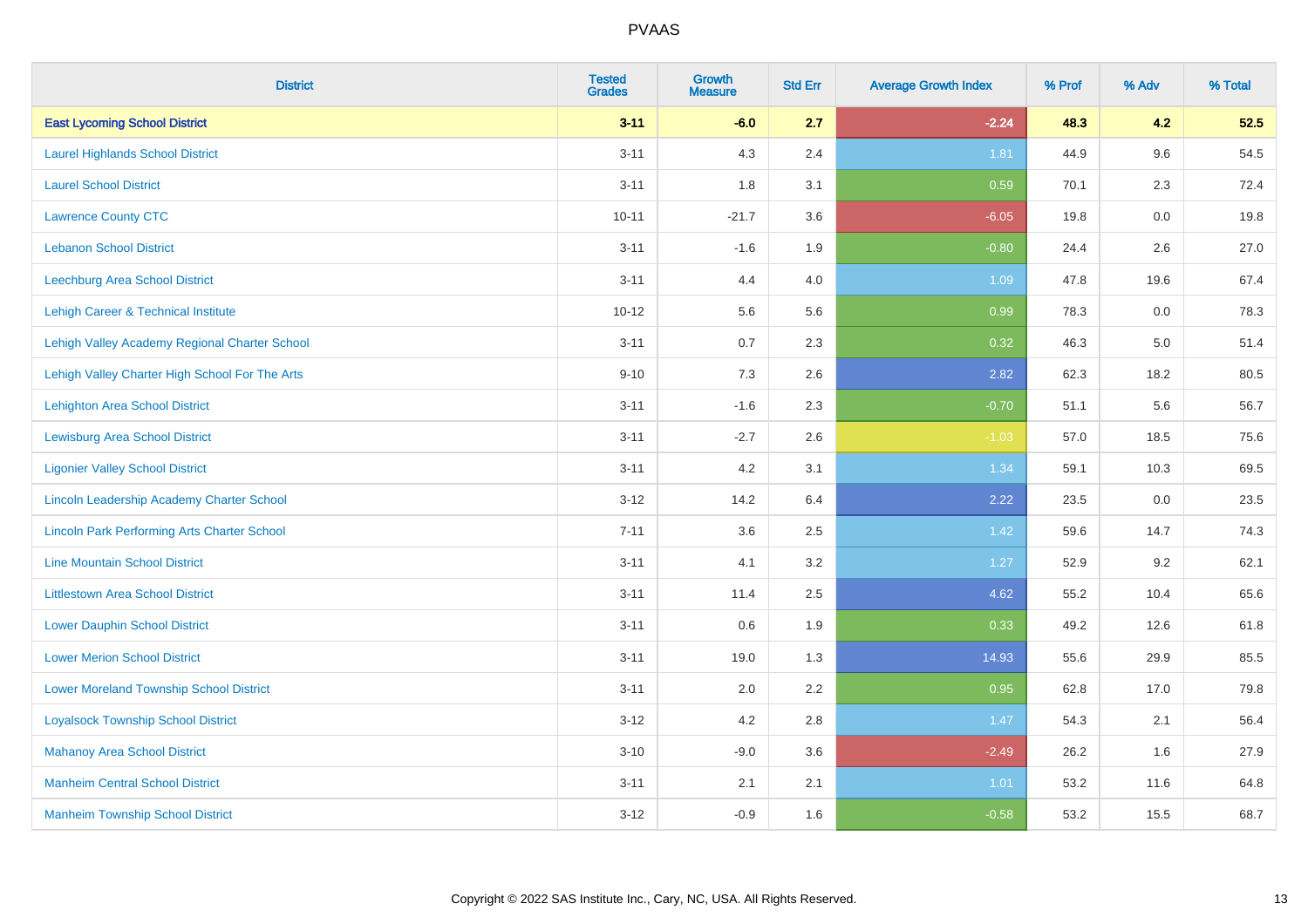| <b>District</b>                                   | <b>Tested</b><br><b>Grades</b> | <b>Growth</b><br><b>Measure</b> | <b>Std Err</b> | <b>Average Growth Index</b> | % Prof | % Adv   | % Total |
|---------------------------------------------------|--------------------------------|---------------------------------|----------------|-----------------------------|--------|---------|---------|
| <b>East Lycoming School District</b>              | $3 - 11$                       | $-6.0$                          | 2.7            | $-2.24$                     | 48.3   | 4.2     | 52.5    |
| <b>Marion Center Area School District</b>         | $3 - 10$                       | $-12.0$                         | 3.1            | $-3.87$                     | 33.7   | 1.1     | 34.8    |
| <b>Maritime Academy Charter School</b>            | $3 - 10$                       | $-11.4$                         | 3.5            | $-3.29$                     | 15.2   | 0.0     | 15.2    |
| <b>Marple Newtown School District</b>             | $3 - 11$                       | 2.0                             | 2.4            | 0.81                        | 57.6   | 12.8    | 70.4    |
| <b>Mars Area School District</b>                  | $3 - 10$                       | 5.7                             | 2.1            | 2.75                        | 57.9   | 18.2    | 76.1    |
| <b>MaST Community Charter School</b>              | $3 - 10$                       | $-4.1$                          | 2.7            | $-1.52$                     | 44.0   | 9.5     | 53.4    |
| <b>MaST Community Charter School II</b>           | $3 - 10$                       | 4.4                             | 3.2            | 1.37                        | 28.4   | 3.4     | 31.8    |
| <b>Mastery Charter High School-Lenfest Campus</b> | $7 - 11$                       | 2.5                             | 5.7            | 0.43                        | 40.0   | 0.0     | 40.0    |
| <b>Mastery Charter School - Gratz Campus</b>      | $7 - 10$                       | $-23.9$                         | 4.5            | $-5.29$                     | 2.9    | 0.0     | 2.9     |
| <b>Mastery Charter School - Hardy Williams</b>    | $3 - 11$                       | 11.4                            | 3.4            | 3.33                        | 44.3   | 5.7     | 50.0    |
| <b>Mastery Charter School - Pickett Campus</b>    | $6 - 10$                       | 5.6                             | 5.7            | 1.00                        | 27.8   | 0.0     | 27.8    |
| Mastery Charter School - Shoemaker Campus         | $7 - 10$                       | 4.1                             | 3.0            | 1.34                        | 20.9   | 3.3     | 24.2    |
| <b>Mastery Charter School - Thomas Campus</b>     | $3 - 10$                       | 2.1                             | $6.2\,$        | 0.33                        | 28.6   | $0.0\,$ | 28.6    |
| <b>Mcguffey School District</b>                   | $3 - 11$                       | 2.1                             | 2.6            | 0.81                        | 57.7   | 3.1     | 60.8    |
| <b>Mckeesport Area School District</b>            | $3 - 12$                       | 9.0                             | 2.4            | 3.72                        | 31.0   | 4.5     | 35.5    |
| Mechanicsburg Area School District                | $3 - 11$                       | 5.9                             | 1.8            | 3.29                        | 57.2   | 13.7    | 70.9    |
| <b>Mercer Area School District</b>                | $3 - 11$                       | $-0.2$                          | 3.3            | $-0.06$                     | 56.0   | 8.0     | 64.0    |
| <b>Methacton School District</b>                  | $3 - 11$                       | 2.5                             | 1.7            | 1.43                        | 62.5   | 16.4    | 79.0    |
| <b>Meyersdale Area School District</b>            | $3 - 11$                       | 4.2                             | 4.0            | 1.07                        | 43.1   | 6.9     | 50.0    |
| <b>Mid Valley School District</b>                 | $3 - 10$                       | $-1.7$                          | 3.0            | $-0.55$                     | 45.1   | 7.8     | 52.9    |
| <b>Middletown Area School District</b>            | $3 - 11$                       | $-5.3$                          | 2.6            | $-2.05$                     | 46.4   | 5.3     | 51.7    |
| <b>Midd-West School District</b>                  | $3 - 11$                       | 10.3                            | 2.7            | 3.80                        | 58.0   | 13.4    | 71.4    |
| <b>Mifflin County School District</b>             | $3 - 11$                       | 9.1                             | 1.7            | 5.49                        | 47.1   | 6.7     | 53.8    |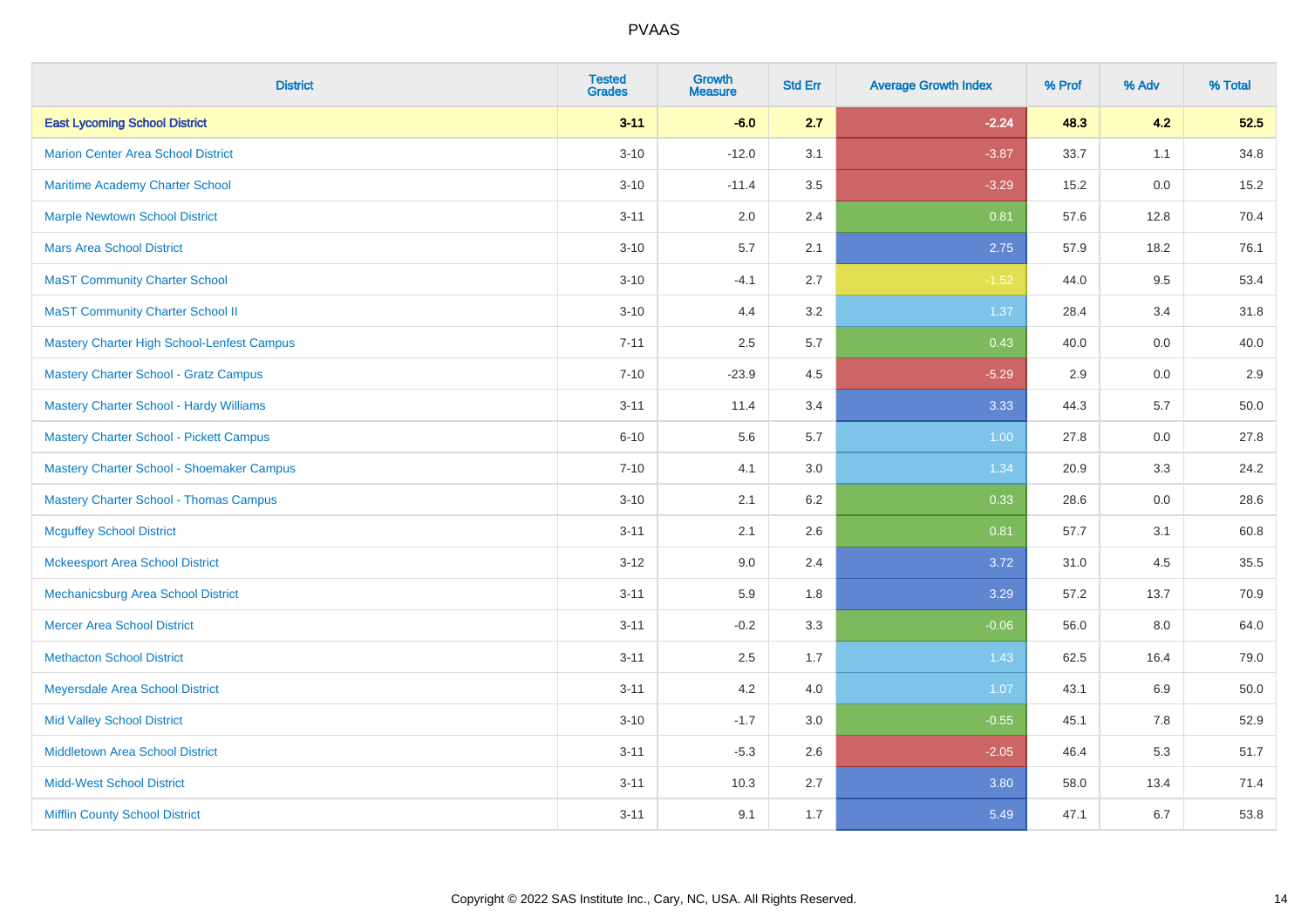| <b>District</b>                            | <b>Tested</b><br><b>Grades</b> | <b>Growth</b><br><b>Measure</b> | <b>Std Err</b> | <b>Average Growth Index</b> | % Prof | % Adv   | % Total |
|--------------------------------------------|--------------------------------|---------------------------------|----------------|-----------------------------|--------|---------|---------|
| <b>East Lycoming School District</b>       | $3 - 11$                       | $-6.0$                          | 2.7            | $-2.24$                     | 48.3   | 4.2     | 52.5    |
| Mifflinburg Area School District           | $3 - 11$                       | $-15.8$                         | 2.5            | $-6.30$                     | 42.4   | $4.0\,$ | 46.4    |
| <b>Millcreek Township School District</b>  | $3 - 11$                       | 3.1                             | 1.5            | 2.06                        | 55.6   | 14.2    | 69.7    |
| <b>Millersburg Area School District</b>    | $3 - 11$                       | 6.2                             | 3.8            | 1.63                        | 51.8   | 7.4     | 59.3    |
| <b>Millville Area School District</b>      | $3-12$                         | $-0.9$                          | 4.7            | $-0.18$                     | 51.4   | 5.4     | 56.8    |
| <b>Milton Area School District</b>         | $3 - 11$                       | $-8.7$                          | 2.5            | $-3.52$                     | 45.4   | $6.9\,$ | 52.3    |
| <b>Minersville Area School District</b>    | $3 - 11$                       | $-14.4$                         | 3.7            | $-3.90$                     | 39.3   | 3.3     | 42.6    |
| <b>Mohawk Area School District</b>         | $3 - 11$                       | $-7.5$                          | 3.1            | $-2.45$                     | 49.4   | 11.0    | 60.4    |
| <b>Monessen City School District</b>       | $3 - 10$                       | 8.3                             | 4.5            | 1.85                        | 42.9   | 2.9     | 45.7    |
| <b>Moniteau School District</b>            | $3 - 11$                       | $-11.8$                         | 3.3            | $-3.56$                     | 50.0   | 6.3     | 56.3    |
| <b>Montgomery Area School District</b>     | $3 - 11$                       | 10.7                            | 3.6            | 2.96                        | 48.7   | 12.4    | 61.1    |
| <b>Montour School District</b>             | $3 - 11$                       | $-1.8$                          | 2.1            | $-0.88$                     | 61.4   | 15.1    | 76.5    |
| <b>Montoursville Area School District</b>  | $3 - 12$                       | 10.8                            | 2.5            | 4.24                        | 44.6   | 20.1    | 64.8    |
| <b>Montrose Area School District</b>       | $3 - 10$                       | $-5.5$                          | 3.0            | $-1.82$                     | 46.7   | 5.4     | 52.2    |
| Moon Area School District                  | $3 - 11$                       | 8.2                             | 1.9            | 4.25                        | 58.7   | 18.5    | 77.2    |
| Morrisville Borough School District        | $3 - 11$                       | 4.8                             | 4.3            | 1.10                        | 30.2   | 2.3     | 32.6    |
| <b>Moshannon Valley School District</b>    | $3 - 10$                       | $-7.0$                          | 3.4            | $-2.01$                     | 48.5   | 0.0     | 48.5    |
| <b>Mount Carmel Area School District</b>   | $3 - 11$                       | $-0.6$                          | 3.1            | $-0.18$                     | 45.3   | 2.1     | 47.4    |
| <b>Mount Pleasant Area School District</b> | $3 - 11$                       | $-5.0$                          | 2.6            | $-1.93$                     | 52.6   | 0.0     | 52.6    |
| <b>Mount Union Area School District</b>    | $3 - 10$                       | $-6.1$                          | 3.1            | $-1.97$                     | 32.2   | 3.4     | 35.6    |
| <b>Mountain View School District</b>       | $3 - 11$                       | 20.9                            | 3.5            | 5.91                        | 57.8   | 20.3    | 78.1    |
| Mt Lebanon School District                 | $3 - 11$                       | $-1.0$                          | 1.5            | $-0.70$                     | 61.9   | 24.0    | 85.9    |
| <b>Muhlenberg School District</b>          | $3 - 10$                       | 4.0                             | 1.9            | 2.10                        | 34.2   | 2.6     | 36.8    |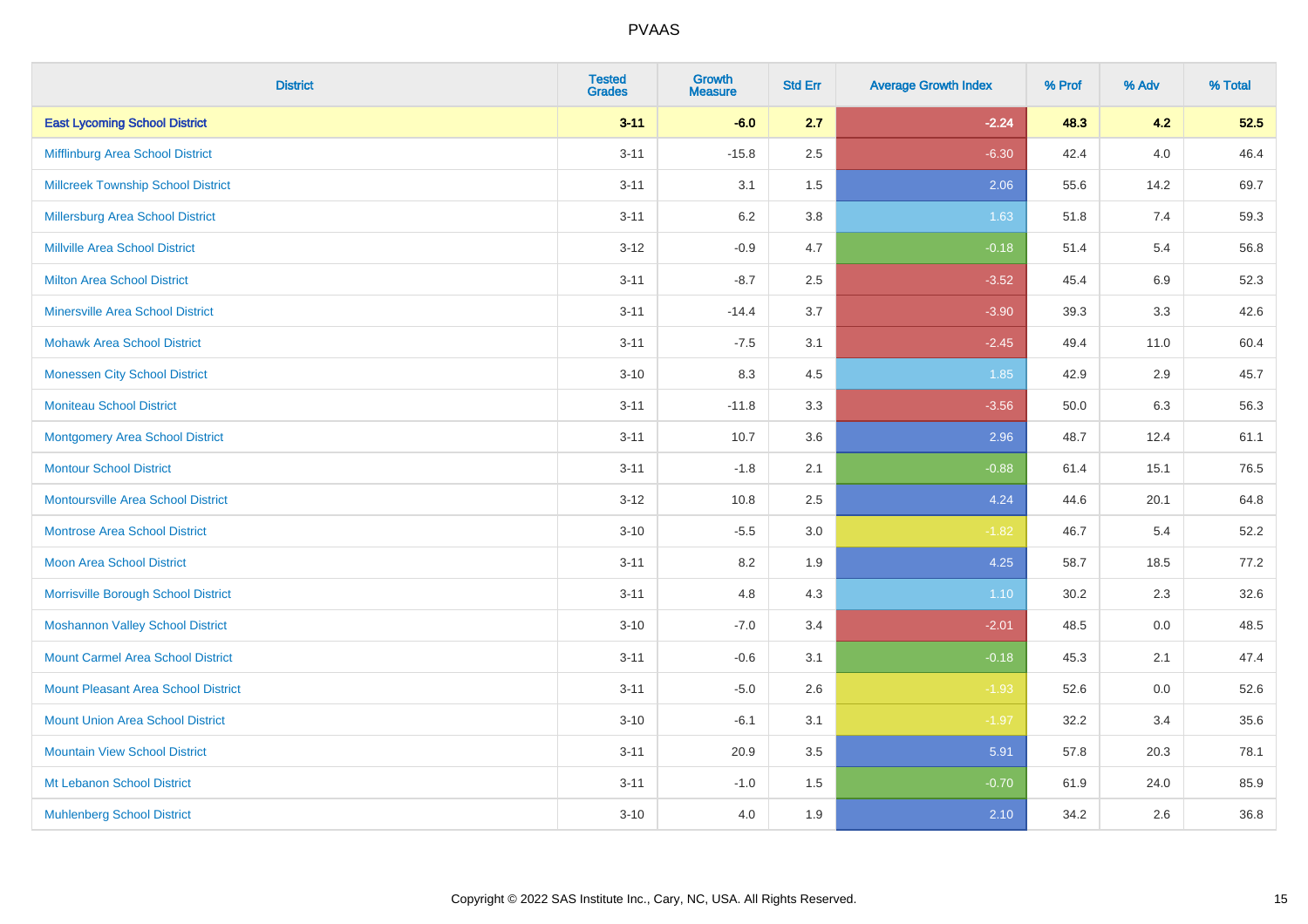| <b>District</b>                            | <b>Tested</b><br><b>Grades</b> | <b>Growth</b><br><b>Measure</b> | <b>Std Err</b> | <b>Average Growth Index</b> | % Prof | % Adv   | % Total |
|--------------------------------------------|--------------------------------|---------------------------------|----------------|-----------------------------|--------|---------|---------|
| <b>East Lycoming School District</b>       | $3 - 11$                       | $-6.0$                          | 2.7            | $-2.24$                     | 48.3   | 4.2     | 52.5    |
| Multicultural Academy Charter School       | $9 - 11$                       | 9.5                             | 3.5            | 2.69                        | 22.0   | 0.0     | 22.0    |
| <b>Muncy School District</b>               | $3 - 11$                       | $-8.1$                          | 3.7            | $-2.21$                     | 42.0   | 3.8     | 45.8    |
| <b>Nazareth Area School District</b>       | $3 - 11$                       | $-4.7$                          | 1.7            | $-2.82$                     | 59.2   | $9.9\,$ | 69.0    |
| <b>Neshaminy School District</b>           | $3 - 11$                       | 4.0                             | 1.3            | 3.02                        | 58.7   | 9.5     | 68.2    |
| <b>Neshannock Township School District</b> | $3 - 10$                       | $-9.7$                          | 2.9            | $-3.34$                     | 62.4   | 5.6     | 67.9    |
| <b>New Brighton Area School District</b>   | $3 - 11$                       | 4.6                             | 3.1            | 1.47                        | 60.9   | 5.8     | 66.7    |
| <b>New Castle Area School District</b>     | $3 - 12$                       | $-6.4$                          | 2.4            | $-2.66$                     | 32.5   | 4.3     | 36.8    |
| <b>New Foundations Charter School</b>      | $3 - 11$                       | 5.4                             | 2.2            | 2.41                        | 47.2   | 2.5     | 49.8    |
| New Hope-Solebury School District          | $3 - 11$                       | 7.5                             | 2.9            | 2.57                        | 68.2   | 22.7    | 90.9    |
| New Kensington-Arnold School District      | $3 - 11$                       | $-0.4$                          | 3.8            | $-0.10$                     | 40.7   | 3.7     | 44.4    |
| <b>Newport School District</b>             | $3 - 12$                       | 1.4                             | 3.5            | 0.41                        | 51.5   | 10.3    | 61.8    |
| Norristown Area School District            | $3 - 12$                       | $-12.8$                         | 1.6            | $-7.98$                     | 23.5   | $2.3\,$ | 25.7    |
| North Allegheny School District            | $3 - 11$                       | 17.4                            | 1.3            | 13.52                       | 59.5   | 28.1    | 87.6    |
| North Clarion County School District       | $3 - 12$                       | 3.7                             | 4.3            | 0.85                        | 67.5   | 15.0    | 82.5    |
| <b>North East School District</b>          | $3 - 11$                       | $-9.3$                          | 3.1            | $-3.02$                     | 62.6   | 14.4    | 77.0    |
| <b>North Hills School District</b>         | $3 - 11$                       | $-1.8$                          | 1.8            | $-0.96$                     | 59.1   | 14.1    | 73.2    |
| North Penn School District                 | $3 - 11$                       | 9.1                             | 1.1            | 8.36                        | 55.8   | 17.0    | 72.8    |
| <b>North Pocono School District</b>        | $3 - 11$                       | $-2.3$                          | 3.4            | $-0.68$                     | 52.0   | 16.4    | 68.5    |
| North Schuylkill School District           | $3 - 11$                       | $-1.0$                          | 2.4            | $-0.42$                     | 41.8   | 5.1     | 46.8    |
| <b>North Star School District</b>          | $3 - 11$                       | $-8.7$                          | 3.5            | $-2.51$                     | 47.8   | 6.0     | 53.7    |
| Northampton Area School District           | $3 - 11$                       | 4.0                             | 1.6            | 2.51                        | 52.3   | 10.8    | 63.1    |
| <b>Northeast Bradford School District</b>  | $3 - 10$                       | $-3.1$                          | 4.0            | $-0.78$                     | 33.9   | 3.4     | 37.3    |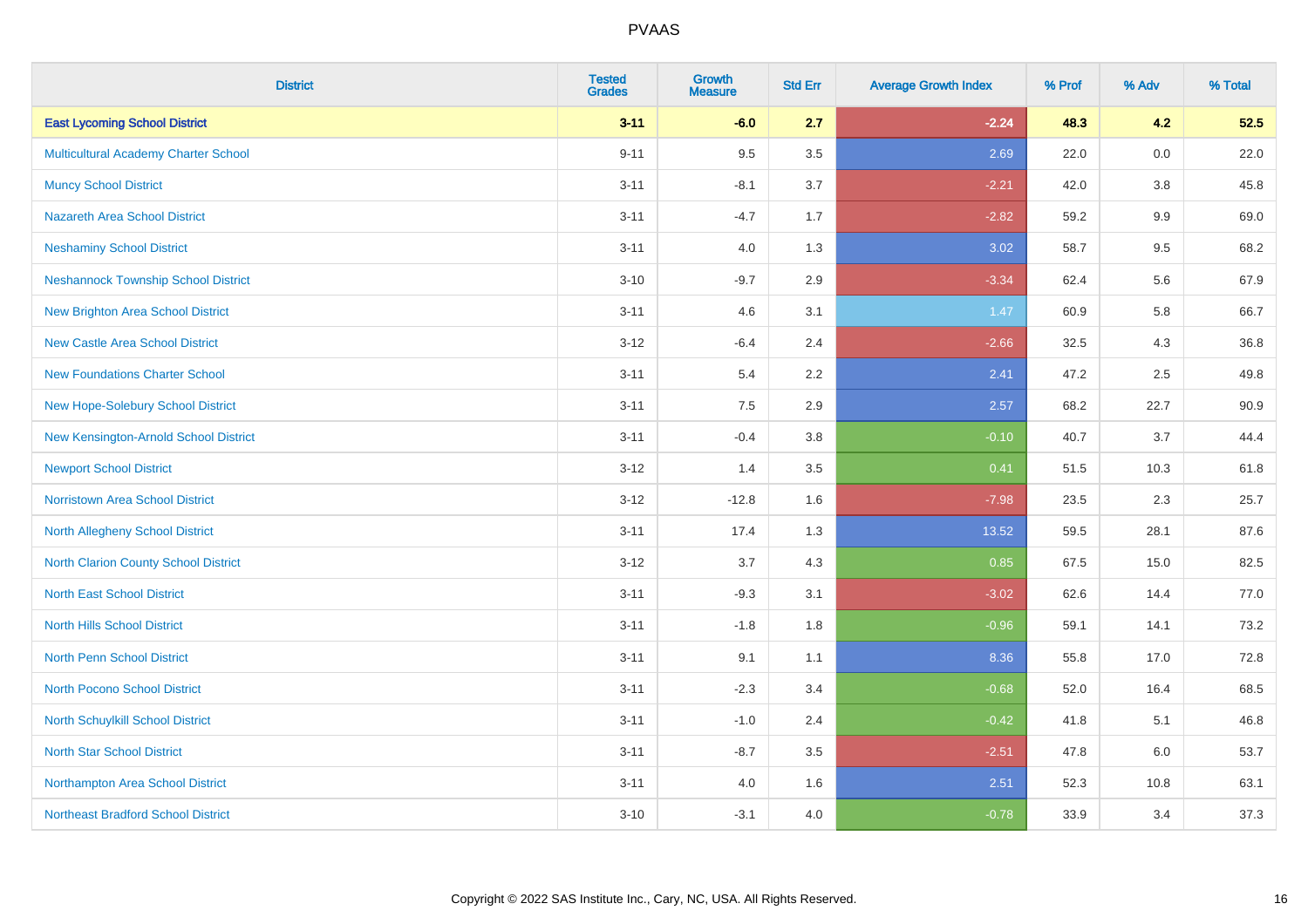| <b>District</b>                         | <b>Tested</b><br><b>Grades</b> | <b>Growth</b><br><b>Measure</b> | <b>Std Err</b> | <b>Average Growth Index</b> | % Prof | % Adv | % Total  |
|-----------------------------------------|--------------------------------|---------------------------------|----------------|-----------------------------|--------|-------|----------|
| <b>East Lycoming School District</b>    | $3 - 11$                       | $-6.0$                          | 2.7            | $-2.24$                     | 48.3   | 4.2   | 52.5     |
| Northeastern York School District       | $3 - 11$                       | 5.9                             | 2.0            | 3.03                        | 51.1   | 16.6  | 67.6     |
| Northern Bedford County School District | $3 - 11$                       | 16.5                            | 3.6            | 4.58                        | 51.7   | 20.0  | 71.7     |
| <b>Northern Cambria School District</b> | $3 - 11$                       | 10.0                            | 3.3            | 3.04                        | 47.4   | 5.1   | 52.6     |
| Northern Lebanon School District        | $3 - 11$                       | 0.4                             | 2.5            | 0.15                        | 28.0   | 3.0   | 31.0     |
| Northern Lehigh School District         | $3 - 12$                       | $-10.4$                         | 2.7            | $-3.82$                     | 28.0   | 9.3   | 37.3     |
| <b>Northern Potter School District</b>  | $3 - 12$                       | $-13.1$                         | 4.6            | $-2.84$                     | 37.5   | 0.0   | 37.5     |
| Northern Tioga School District          | $3 - 12$                       | $-7.5$                          | 2.8            | $-2.64$                     | 54.0   | 1.2   | 55.2     |
| Northern York County School District    | $3 - 11$                       | 15.6                            | 2.0            | 7.98                        | 57.4   | 11.5  | 68.8     |
| <b>Northgate School District</b>        | $3 - 11$                       | 6.3                             | 3.6            | 1.73                        | 53.3   | 16.7  | 70.0     |
| <b>Northwest Area School District</b>   | $3 - 10$                       | $-10.0$                         | $3.8\,$        | $-2.59$                     | 34.6   | 7.3   | 41.8     |
| Northwestern Lehigh School District     | $3 - 11$                       | 2.2                             | 2.3            | 0.93                        | 53.3   | 9.7   | 63.0     |
| <b>Northwestern School District</b>     | $3 - 11$                       | $-24.9$                         | 3.5            | $-7.13$                     | 42.6   | 2.9   | 45.6     |
| <b>Norwin School District</b>           | $3 - 11$                       | 18.0                            | 1.7            | 10.37                       | 58.5   | 27.0  | 85.4     |
| Octorara Area School District           | $3 - 11$                       | 9.1                             | 2.4            | 3.82                        | 52.1   | 8.5   | 60.6     |
| Oil City Area School District           | $3 - 11$                       | $-2.9$                          | 2.6            | $-1.08$                     | 44.4   | 5.8   | $50.2\,$ |
| <b>Old Forge School District</b>        | $3-12$                         | $-5.9$                          | 3.4            | $-1.73$                     | 52.9   | 7.1   | 60.0     |
| <b>Oley Valley School District</b>      | $3 - 11$                       | $-0.4$                          | 2.8            | $-0.15$                     | 43.1   | 12.9  | 56.0     |
| <b>Oswayo Valley School District</b>    | $3 - 12$                       | 8.5                             | $5.0\,$        | 1.68                        | 50.0   | 16.7  | 66.7     |
| <b>Otto-Eldred School District</b>      | $3 - 11$                       | $-0.7$                          | 4.2            | $-0.15$                     | 56.2   | 6.2   | 62.5     |
| <b>Owen J Roberts School District</b>   | $3 - 11$                       | $-12.3$                         | 1.6            | $-7.61$                     | 57.0   | 11.9  | 69.0     |
| <b>Oxford Area School District</b>      | $3 - 11$                       | $-4.3$                          | 1.9            | $-2.26$                     | 41.3   | 8.0   | 49.3     |
| <b>Palisades School District</b>        | $3 - 11$                       | $-8.7$                          | 2.8            | $-3.06$                     | 53.8   | 6.7   | 60.5     |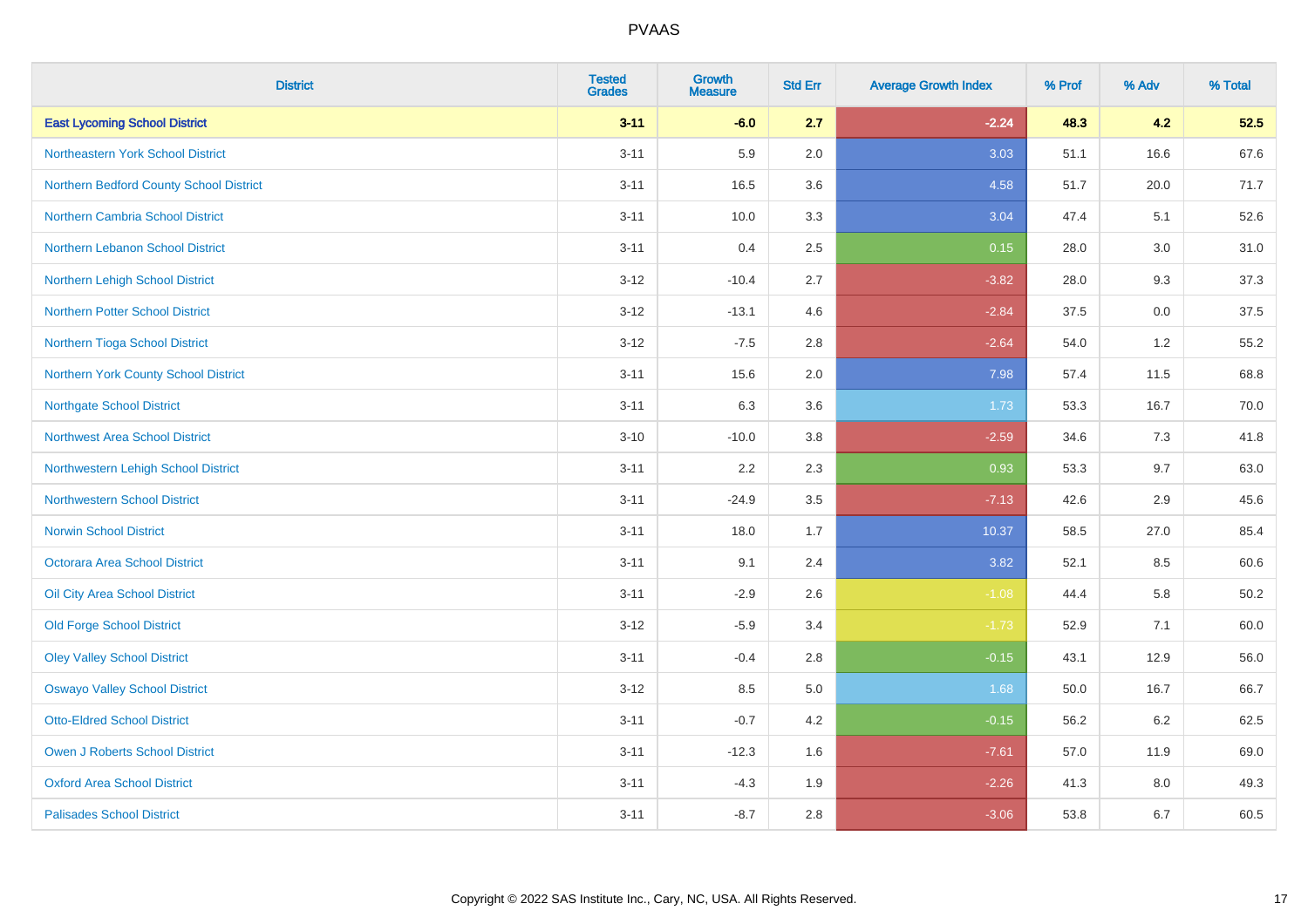| <b>District</b>                               | <b>Tested</b><br><b>Grades</b> | Growth<br><b>Measure</b> | <b>Std Err</b> | <b>Average Growth Index</b> | % Prof | % Adv   | % Total |
|-----------------------------------------------|--------------------------------|--------------------------|----------------|-----------------------------|--------|---------|---------|
| <b>East Lycoming School District</b>          | $3 - 11$                       | $-6.0$                   | 2.7            | $-2.24$                     | 48.3   | 4.2     | 52.5    |
| <b>Palmerton Area School District</b>         | $3 - 11$                       | $-1.2$                   | 3.0            | $-0.39$                     | 57.4   | $5.0\,$ | 62.4    |
| Palmyra Area School District                  | $3 - 11$                       | 5.6                      | 1.9            | 2.96                        | 56.4   | 15.6    | 72.0    |
| <b>Panther Valley School District</b>         | $3 - 12$                       | $-0.6$                   | 3.3            | $-0.19$                     | 47.9   | 4.3     | 52.1    |
| <b>Parkland School District</b>               | $3 - 11$                       | 5.3                      | 1.2            | 4.30                        | 58.0   | 22.3    | 80.4    |
| Pen Argyl Area School District                | $3 - 12$                       | 9.2                      | 2.7            | 3.46                        | 50.0   | 12.6    | 62.6    |
| Penn Cambria School District                  | $3 - 11$                       | $-0.0$                   | 2.7            | $-0.01$                     | 61.5   | 7.7     | 69.2    |
| <b>Penn Hills School District</b>             | $3 - 11$                       | $-7.6$                   | 2.6            | $-2.94$                     | 33.1   | 0.7     | 33.8    |
| <b>Penn Manor School District</b>             | $3 - 11$                       | $-0.4$                   | 1.6            | $-0.25$                     | 51.9   | 12.6    | 64.5    |
| <b>Penncrest School District</b>              | $3 - 11$                       | $5.7\,$                  | 2.2            | 2.57                        | 47.2   | 7.1     | 54.3    |
| <b>Penn-Delco School District</b>             | $3 - 11$                       | $-6.8$                   | 1.9            | $-3.51$                     | 46.6   | 3.2     | 49.8    |
| <b>Pennridge School District</b>              | $3 - 10$                       | $-16.8$                  | 1.4            | $-11.59$                    | 46.8   | 8.0     | 54.9    |
| Penns Manor Area School District              | $3 - 12$                       | $-17.0$                  | 3.7            | $-4.52$                     | 29.7   | 3.1     | 32.8    |
| Penns Valley Area School District             | $3 - 12$                       | 14.0                     | 2.9            | 4.80                        | 41.9   | 23.1    | 65.0    |
| <b>Pennsbury School District</b>              | $3 - 11$                       | 11.7                     | 1.5            | 7.90                        | 60.1   | 21.3    | 81.3    |
| Pennsylvania Cyber Charter School             | $3 - 11$                       | 11.6                     | 1.5            | 7.54                        | 46.3   | $5.0\,$ | 51.3    |
| Pennsylvania Distance Learning Charter School | $3 - 12$                       | 9.3                      | 4.2            | 2.22                        | 42.2   | 3.1     | 45.3    |
| Pennsylvania Leadership Charter School        | $3 - 11$                       | 4.6                      | 2.2            | 2.13                        | 55.4   | 11.2    | 66.7    |
| Pennsylvania Virtual Charter School           | $3 - 11$                       | 11.8                     | 3.5            | 3.37                        | 56.5   | 11.1    | 67.6    |
| <b>Penn-Trafford School District</b>          | $3 - 11$                       | 13.4                     | 1.7            | 7.87                        | 62.3   | 21.9    | 84.2    |
| People For People Charter School              | $3 - 12$                       | 13.3                     | 5.5            | 2.43                        | 13.5   | 0.0     | 13.5    |
| <b>Pequea Valley School District</b>          | $3 - 11$                       | $-5.8$                   | 3.2            | $-1.80$                     | 39.8   | 9.1     | 48.9    |
| <b>Perkiomen Valley School District</b>       | $3 - 11$                       | $-3.5$                   | 1.6            | $-2.18$                     | 53.8   | 13.4    | 67.2    |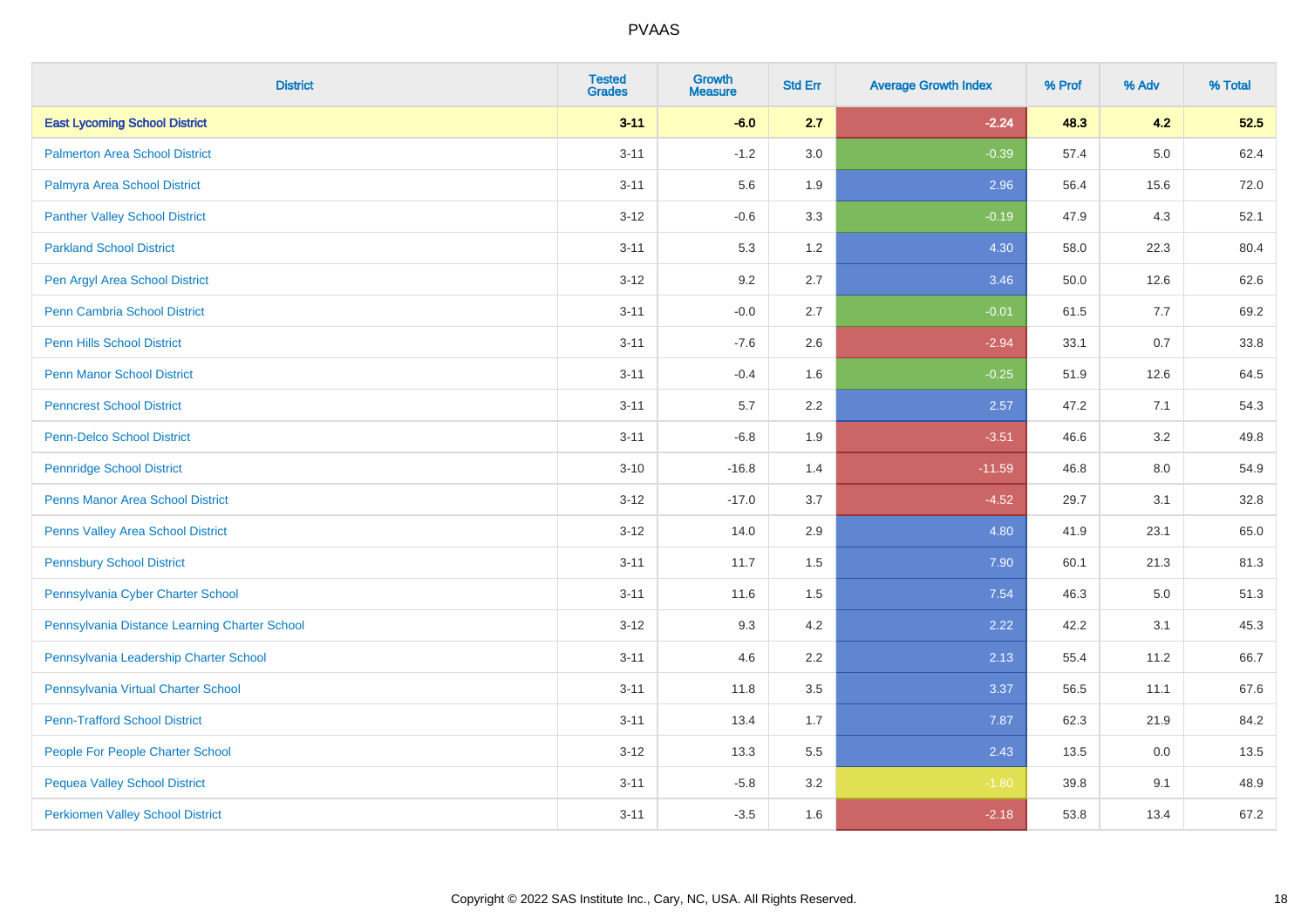| <b>District</b>                                                       | <b>Tested</b><br><b>Grades</b> | <b>Growth</b><br><b>Measure</b> | <b>Std Err</b> | <b>Average Growth Index</b> | % Prof | % Adv | % Total |
|-----------------------------------------------------------------------|--------------------------------|---------------------------------|----------------|-----------------------------|--------|-------|---------|
| <b>East Lycoming School District</b>                                  | $3 - 11$                       | $-6.0$                          | 2.7            | $-2.24$                     | 48.3   | 4.2   | 52.5    |
| Perseus House Charter School Of Excellence                            | $6 - 11$                       | $-5.2$                          | 3.0            | $-1.72$                     | 16.5   | 0.0   | 16.5    |
| <b>Peters Township School District</b>                                | $3 - 11$                       | 5.0                             | 1.8            | 2.76                        | 59.8   | 26.1  | 85.9    |
| Philadelphia Academy Charter School                                   | $3 - 11$                       | $-8.9$                          | 2.9            | $-3.04$                     | 50.5   | 2.9   | 53.4    |
| Philadelphia City School District                                     | $3 - 12$                       | 7.5                             | 0.6            | 12.64                       | 38.4   | 7.0   | 45.4    |
| Philadelphia Electrical & Tech Charter High School                    | $10 - 10$                      | $-0.5$                          | 2.9            | $-0.15$                     | 8.8    | 0.0   | 8.8     |
| Philipsburg-Osceola Area School District                              | $3 - 11$                       | $-24.8$                         | 3.3            | $-7.43$                     | 19.7   | 2.6   | 22.4    |
| <b>Phoenixville Area School District</b>                              | $3 - 11$                       | $-1.7$                          | 2.1            | $-0.83$                     | 59.9   | 10.6  | 70.5    |
| <b>Pine Grove Area School District</b>                                | $3 - 11$                       | $-7.7$                          | 2.9            | $-2.66$                     | 42.3   | 7.7   | 50.0    |
| <b>Pine-Richland School District</b>                                  | $3 - 11$                       | 11.5                            | 1.8            | 6.31                        | 60.6   | 24.4  | 85.0    |
| <b>Pittsburgh School District</b>                                     | $3 - 11$                       | $-3.3$                          | 1.1            | $-3.04$                     | 33.9   | 8.2   | 42.1    |
| <b>Pittston Area School District</b>                                  | $3 - 11$                       | $-10.1$                         | 5.6            | $-1.80$                     | 38.1   | 9.5   | 47.6    |
| <b>Pleasant Valley School District</b>                                | $3 - 11$                       | 3.1                             | 2.0            | 1.57                        | 57.2   | 5.5   | 62.8    |
| <b>Plum Borough School District</b>                                   | $3 - 11$                       | $-11.3$                         | 2.2            | $-5.19$                     | 51.1   | 9.0   | 60.1    |
| Pocono Mountain School District                                       | $3 - 12$                       | 6.8                             | 1.5            | 4.62                        | 45.8   | 5.0   | 50.7    |
| <b>Port Allegany School District</b>                                  | $3 - 11$                       | 4.4                             | 3.6            | 1.21                        | 28.1   | 9.4   | 37.5    |
| <b>Portage Area School District</b>                                   | $3 - 10$                       | $-8.1$                          | 3.6            | $-2.26$                     | 40.6   | 9.4   | 50.0    |
| <b>Pottsgrove School District</b>                                     | $3 - 11$                       | 2.8                             | 2.0            | 1.35                        | 44.0   | 10.0  | 53.9    |
| <b>Pottstown School District</b>                                      | $3 - 12$                       | $-4.0$                          | 2.4            | $-1.68$                     | 29.8   | 1.2   | 31.0    |
| <b>Pottsville Area School District</b>                                | $3 - 12$                       | 4.4                             | 2.3            | 1.94                        | 44.8   | 5.4   | 50.2    |
| Preparatory Charter School Of Mathematics, Science, Tech, And Careers | $9 - 10$                       | $-4.0$                          | $2.5\,$        | $-1.59$                     | 15.0   | 0.0   | 15.0    |
| Propel Charter School - Braddock Hills                                | $3 - 11$                       | $-13.6$                         | 3.6            | $-3.81$                     | 9.7    | 1.6   | 11.3    |
| <b>Propel Charter School-Homestead</b>                                | $3 - 11$                       | $-11.7$                         | 4.1            | $-2.84$                     | 15.9   | 0.0   | 15.9    |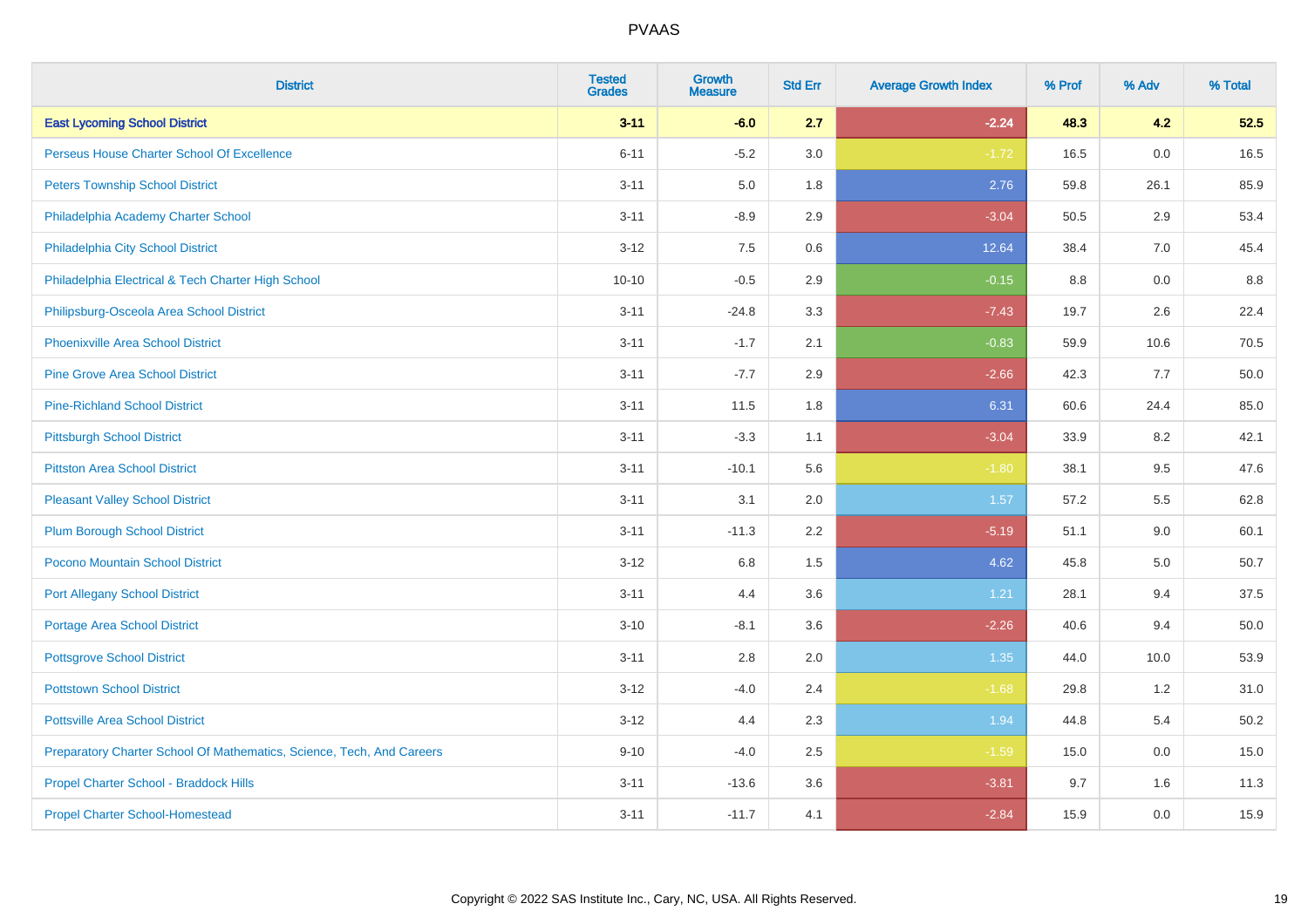| <b>District</b>                                | <b>Tested</b><br><b>Grades</b> | <b>Growth</b><br><b>Measure</b> | <b>Std Err</b> | <b>Average Growth Index</b> | % Prof | % Adv | % Total |
|------------------------------------------------|--------------------------------|---------------------------------|----------------|-----------------------------|--------|-------|---------|
| <b>East Lycoming School District</b>           | $3 - 11$                       | $-6.0$                          | 2.7            | $-2.24$                     | 48.3   | 4.2   | 52.5    |
| <b>Propel Charter School-Montour</b>           | $3 - 10$                       | $-10.7$                         | 3.9            | $-2.71$                     | 13.7   | 0.0   | 13.7    |
| <b>Punxsutawney Area School District</b>       | $3 - 11$                       | 4.2                             | 2.9            | 1.45                        | 55.0   | 5.5   | 60.6    |
| <b>Purchase Line School District</b>           | $3-12$                         | 1.7                             | 3.5            | 0.47                        | 43.1   | 5.4   | 48.5    |
| <b>Quaker Valley School District</b>           | $3 - 11$                       | $-2.8$                          | 2.6            | $-1.08$                     | 55.2   | 13.2  | 68.4    |
| <b>Quakertown Community School District</b>    | $3 - 12$                       | $-4.4$                          | 1.6            | $-2.70$                     | 56.5   | 10.0  | 66.6    |
| <b>Radnor Township School District</b>         | $3 - 12$                       | 1.0                             | 2.1            | 0.50                        | 65.0   | 23.2  | 88.2    |
| <b>Reach Cyber Charter School</b>              | $3 - 11$                       | 8.1                             | 4.7            | 1.72                        | 42.4   | 4.6   | 47.0    |
| <b>Reading School District</b>                 | $3 - 11$                       | 10.1                            | 1.4            | 7.25                        | 24.7   | 2.4   | 27.2    |
| <b>Redbank Valley School District</b>          | $3 - 11$                       | $-9.5$                          | 3.4            | $-2.77$                     | 31.5   | 4.9   | 36.4    |
| Renaissance Academy Charter School             | $3 - 11$                       | 8.3                             | 3.3            | 2.54                        | 45.6   | 22.8  | 68.4    |
| <b>Reynolds School District</b>                | $3 - 10$                       | 0.5                             | 3.4            | 0.16                        | 52.1   | 7.0   | 59.2    |
| <b>Richland School District</b>                | $3 - 11$                       | 6.7                             | 2.9            | 2.33                        | 62.2   | 19.2  | 81.4    |
| <b>Ridgway Area School District</b>            | $3 - 11$                       | $-14.5$                         | 4.1            | $-3.56$                     | 49.0   | 9.8   | 58.8    |
| <b>Ridley School District</b>                  | $3 - 12$                       | 10.0                            | 1.6            | 6.10                        | 45.6   | 8.2   | 53.8    |
| <b>Ringgold School District</b>                | $3 - 11$                       | $-14.7$                         | 2.4            | $-6.04$                     | 41.5   | 7.9   | 49.4    |
| <b>Riverside Beaver County School District</b> | $3 - 11$                       | $-14.0$                         | 3.0            | $-4.64$                     | 49.4   | 8.8   | 58.2    |
| <b>Riverside School District</b>               | $3 - 11$                       | $-3.2$                          | 3.0            | $-1.09$                     | 43.0   | 9.0   | 52.0    |
| <b>Riverview School District</b>               | $3 - 11$                       | $-4.6$                          | 3.8            | $-1.20$                     | 57.9   | 15.8  | 73.7    |
| <b>Roberto Clemente Charter School</b>         | $3 - 12$                       | 2.2                             | 4.9            | 0.45                        | 27.5   | 5.0   | 32.5    |
| <b>Rochester Area School District</b>          | $3 - 11$                       | $-13.2$                         | 4.6            | $-2.89$                     | 19.5   | 1.3   | 20.8    |
| <b>Rose Tree Media School District</b>         | $3 - 10$                       | $-25.6$                         | 2.4            | $-10.76$                    | 54.8   | 6.4   | 61.2    |
| Saint Marys Area School District               | $3 - 11$                       | 7.8                             | 2.6            | 3.04                        | 57.0   | 8.2   | 65.2    |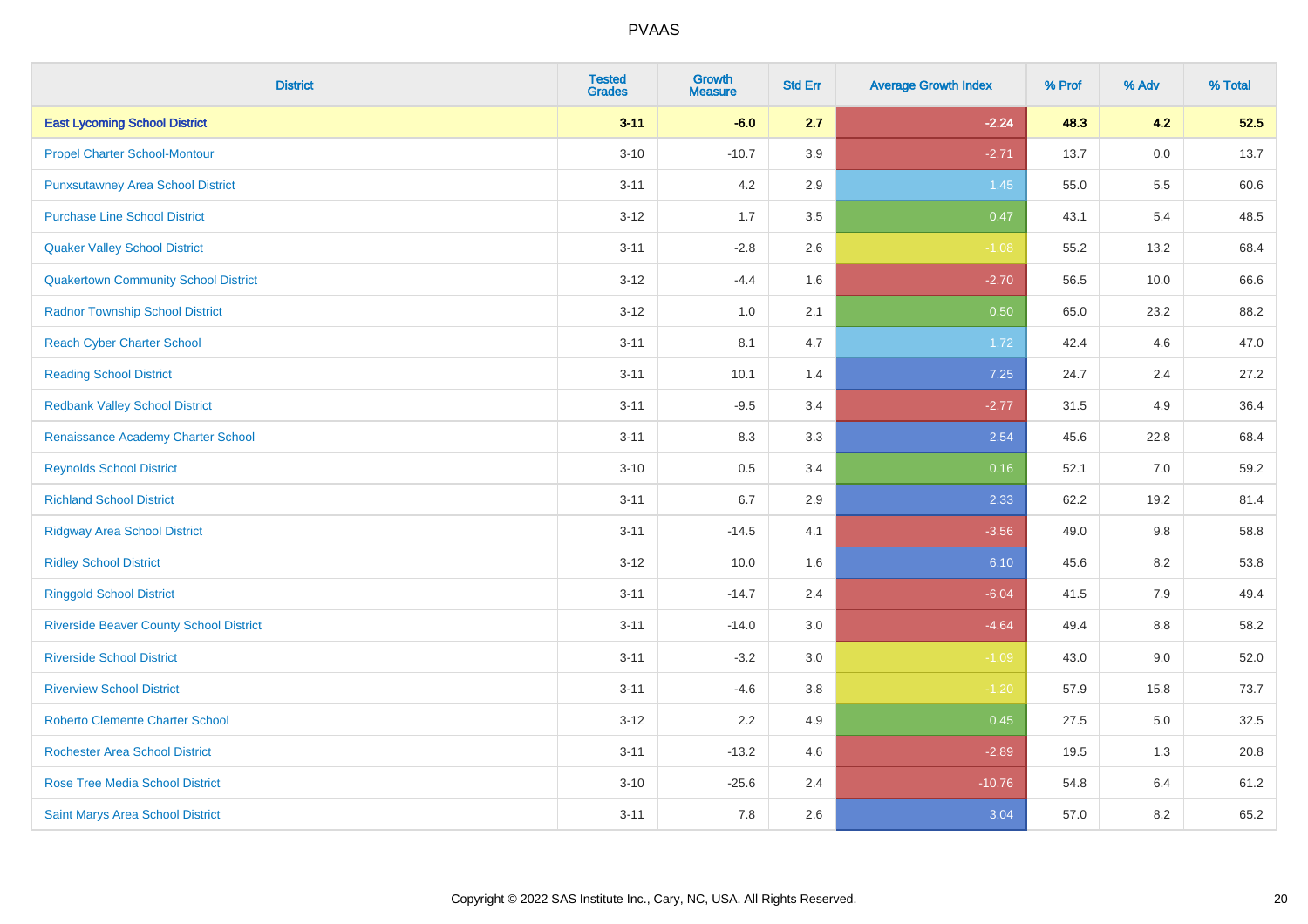| <b>District</b>                               | <b>Tested</b><br><b>Grades</b> | <b>Growth</b><br><b>Measure</b> | <b>Std Err</b> | <b>Average Growth Index</b> | % Prof | % Adv   | % Total |
|-----------------------------------------------|--------------------------------|---------------------------------|----------------|-----------------------------|--------|---------|---------|
| <b>East Lycoming School District</b>          | $3 - 11$                       | $-6.0$                          | 2.7            | $-2.24$                     | 48.3   | 4.2     | 52.5    |
| <b>Salisbury Township School District</b>     | $3 - 11$                       | 6.3                             | 3.6            | 1.77                        | 46.2   | $6.6\,$ | 52.8    |
| Salisbury-Elk Lick School District            | $3 - 11$                       | $-13.5$                         | 5.9            | $-2.30$                     | 27.8   | 0.0     | 27.8    |
| <b>Saucon Valley School District</b>          | $3 - 11$                       | 14.7                            | 2.5            | 5.98                        | 48.7   | 20.2    | 69.0    |
| <b>Sayre Area School District</b>             | $3 - 11$                       | 11.2                            | 3.5            | 3.20                        | 52.2   | 7.5     | 59.7    |
| <b>School Lane Charter School</b>             | $3 - 11$                       | 12.4                            | 3.6            | 3.43                        | 59.1   | 9.8     | 68.9    |
| Schuylkill Haven Area School District         | $3 - 11$                       | $-15.3$                         | 3.1            | $-4.87$                     | 49.7   | 2.4     | 52.1    |
| <b>Schuylkill Valley School District</b>      | $3 - 11$                       | 1.4                             | 2.5            | 0.56                        | 55.1   | 10.2    | 65.3    |
| <b>Scranton School District</b>               | $3 - 12$                       | $-2.9$                          | 2.4            | $-1.22$                     | 45.6   | 3.6     | 49.1    |
| <b>Selinsgrove Area School District</b>       | $3 - 12$                       | 8.3                             | 2.3            | 3.54                        | 56.8   | 10.0    | 66.8    |
| <b>Seneca Valley School District</b>          | $3 - 11$                       | $-1.4$                          | 1.4            | $-0.99$                     | 57.2   | 11.4    | 68.6    |
| <b>Shade-Central City School District</b>     | $3 - 11$                       | $-5.9$                          | 4.6            | $-1.28$                     | 27.8   | 0.0     | 27.8    |
| <b>Shaler Area School District</b>            | $3 - 11$                       | $-0.8$                          | 1.9            | $-0.43$                     | 49.1   | 9.6     | 58.7    |
| <b>Shamokin Area School District</b>          | $3 - 11$                       | $-7.7$                          | 4.8            | $-1.60$                     | 38.1   | 3.2     | 41.3    |
| <b>Shanksville-Stonycreek School District</b> | $3 - 10$                       | 7.0                             | 5.9            | 1.20                        | 64.7   | 17.6    | 82.4    |
| <b>Sharon City School District</b>            | $3 - 11$                       | 4.9                             | 2.6            | 1.87                        | 48.2   | 5.3     | 53.4    |
| <b>Sharpsville Area School District</b>       | $3 - 11$                       | $-1.4$                          | 3.5            | $-0.40$                     | 55.2   | 13.4    | 68.7    |
| <b>Shenandoah Valley School District</b>      | $3 - 11$                       | 9.7                             | 3.9            | 2.49                        | 28.3   | 5.0     | 33.3    |
| Shenango Area School District                 | $3 - 11$                       | $-2.6$                          | 3.3            | $-0.79$                     | 50.6   | 13.9    | 64.6    |
| <b>Shikellamy School District</b>             | $3 - 10$                       | $-22.3$                         | 2.5            | $-8.92$                     | 33.3   | 6.1     | 39.5    |
| <b>Shippensburg Area School District</b>      | $3 - 11$                       | 9.3                             | 1.9            | 4.84                        | 53.1   | 10.2    | 63.3    |
| <b>Slippery Rock Area School District</b>     | $3 - 11$                       | $-6.3$                          | 2.5            | $-2.51$                     | 56.2   | 9.5     | 65.7    |
| <b>Smethport Area School District</b>         | $3 - 12$                       | 0.6                             | 3.9            | 0.15                        | 37.0   | 1.8     | 38.9    |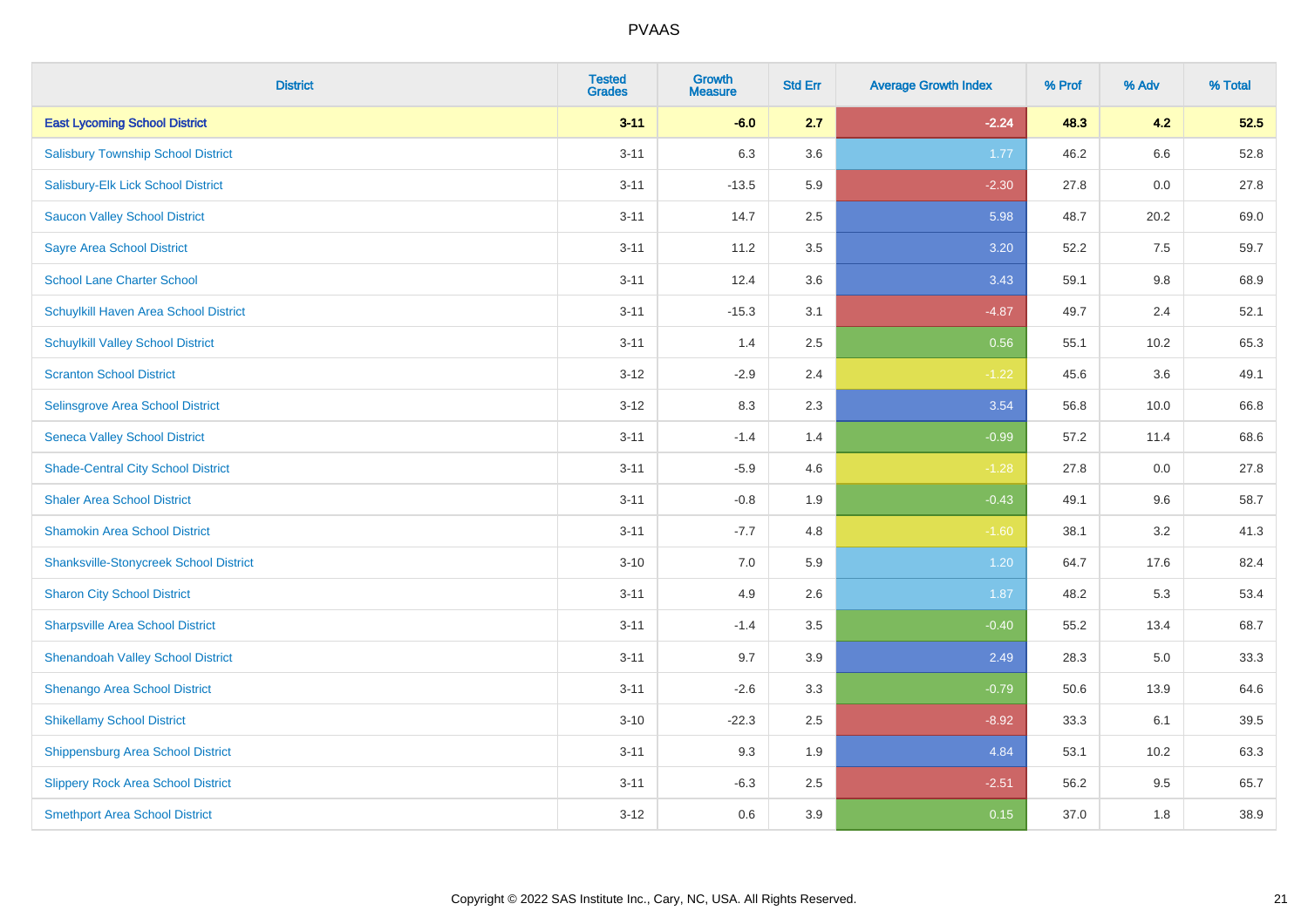| <b>District</b>                            | <b>Tested</b><br><b>Grades</b> | <b>Growth</b><br><b>Measure</b> | <b>Std Err</b> | <b>Average Growth Index</b> | % Prof | % Adv | % Total |
|--------------------------------------------|--------------------------------|---------------------------------|----------------|-----------------------------|--------|-------|---------|
| <b>East Lycoming School District</b>       | $3 - 11$                       | $-6.0$                          | 2.7            | $-2.24$                     | 48.3   | 4.2   | 52.5    |
| <b>Solanco School District</b>             | $3 - 11$                       | $-11.0$                         | 2.0            | $-5.55$                     | 41.6   | 4.5   | 46.1    |
| <b>Somerset Area School District</b>       | $3 - 11$                       | $-4.4$                          | 2.3            | $-1.93$                     | 44.4   | 14.9  | 59.3    |
| <b>Souderton Area School District</b>      | $3 - 11$                       | 12.4                            | 1.5            | 8.28                        | 61.7   | 15.2  | 76.9    |
| South Allegheny School District            | $3 - 11$                       | $-8.8$                          | 3.2            | $-2.70$                     | 40.5   | 0.0   | 40.5    |
| <b>South Butler County School District</b> | $3 - 10$                       | 3.9                             | 2.5            | 1.54                        | 53.1   | 16.6  | 69.7    |
| <b>South Eastern School District</b>       | $3 - 11$                       | 0.9                             | 2.4            | 0.39                        | 54.8   | 6.6   | 61.4    |
| South Fayette Township School District     | $3 - 11$                       | 1.7                             | 2.0            | 0.88                        | 61.0   | 26.5  | 87.6    |
| <b>South Park School District</b>          | $3 - 11$                       | $-11.3$                         | 2.7            | $-4.23$                     | 53.5   | 13.7  | 67.3    |
| South Side Area School District            | $3 - 11$                       | $-1.6$                          | 3.3            | $-0.48$                     | 50.0   | 6.8   | 56.8    |
| South Western School District              | $3-12$                         | 3.9                             | 1.9            | 2.08                        | 60.2   | 8.1   | 68.3    |
| South Williamsport Area School District    | $3 - 10$                       | $-5.7$                          | 2.5            | $-2.30$                     | 45.5   | 4.5   | 50.0    |
| Southeastern Greene School District        | $3 - 10$                       | 3.3                             | 4.6            | 0.72                        | 57.6   | 6.1   | 63.6    |
| Southern Columbia Area School District     | $3 - 11$                       | $-14.6$                         | 3.0            | $-4.92$                     | 55.0   | 4.0   | 59.0    |
| <b>Southern Fulton School District</b>     | $3 - 11$                       | $-23.7$                         | 4.4            | $-5.37$                     | 34.2   | 10.5  | 44.7    |
| Southern Huntingdon County School District | $3 - 11$                       | $-12.9$                         | 3.2            | $-3.98$                     | 32.5   | 2.5   | 35.0    |
| Southern Lehigh School District            | $3 - 11$                       | $-0.4$                          | 2.3            | $-0.17$                     | 66.1   | 11.9  | 78.0    |
| Southern Tioga School District             | $3 - 11$                       | $-11.5$                         | 2.7            | $-4.25$                     | 47.8   | 6.4   | 54.3    |
| Southern York County School District       | $3 - 11$                       | 14.2                            | 2.1            | 6.91                        | 55.1   | 18.1  | 73.1    |
| <b>Southmoreland School District</b>       | $3 - 11$                       | $-8.3$                          | 3.6            | $-2.32$                     | 56.8   | 7.2   | 64.0    |
| <b>Spring Cove School District</b>         | $3 - 11$                       | 3.4                             | 2.5            | 1.33                        | 47.8   | 12.7  | 60.4    |
| <b>Spring Grove Area School District</b>   | $3 - 11$                       | 5.6                             | 2.1            | 2.68                        | 55.1   | 15.0  | 70.1    |
| <b>Springfield School District</b>         | $3 - 11$                       | 13.8                            | 1.7            | 7.99                        | 60.9   | 21.5  | 82.4    |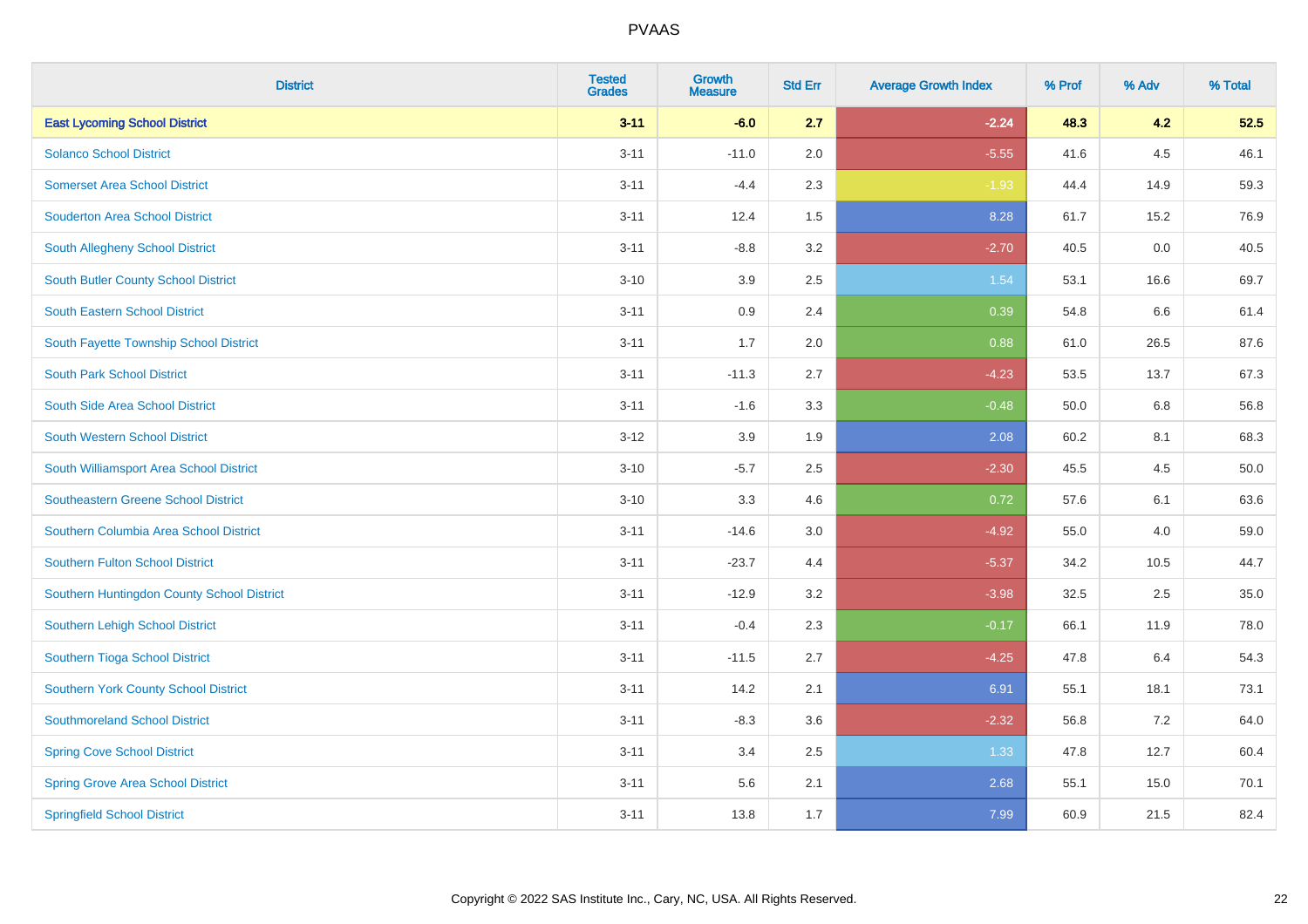| <b>District</b>                              | <b>Tested</b><br><b>Grades</b> | <b>Growth</b><br><b>Measure</b> | <b>Std Err</b> | <b>Average Growth Index</b> | % Prof | % Adv   | % Total |
|----------------------------------------------|--------------------------------|---------------------------------|----------------|-----------------------------|--------|---------|---------|
| <b>East Lycoming School District</b>         | $3 - 11$                       | $-6.0$                          | 2.7            | $-2.24$                     | 48.3   | 4.2     | 52.5    |
| <b>Springfield Township School District</b>  | $3 - 11$                       | $-18.9$                         | 3.2            | $-5.88$                     | 62.6   | $3.6\,$ | 66.3    |
| <b>Spring-Ford Area School District</b>      | $3 - 11$                       | 6.0                             | 1.3            | 4.46                        | 60.8   | 16.5    | 77.4    |
| <b>State College Area School District</b>    | $3 - 11$                       | 20.5                            | 1.4            | 14.33                       | 58.0   | 25.9    | 84.0    |
| <b>Steel Valley School District</b>          | $3 - 11$                       | 6.5                             | 3.4            | 1.89                        | 50.7   | 5.6     | 56.3    |
| <b>Steelton-Highspire School District</b>    | $3 - 11$                       | $-11.8$                         | 3.5            | $-3.40$                     | 14.5   | 0.0     | 14.5    |
| <b>Sto-Rox School District</b>               | $3 - 10$                       | 6.6                             | 3.7            | 1.80                        | 13.4   | 0.0     | 13.4    |
| <b>Stroudsburg Area School District</b>      | $3 - 11$                       | 5.5                             | 1.9            | 2.88                        | 48.1   | 4.2     | 52.3    |
| <b>Sugar Valley Rural Charter School</b>     | $3 - 11$                       | $-11.0$                         | 4.5            | $-2.46$                     | 14.9   | 0.0     | 14.9    |
| <b>Sullivan County School District</b>       | $3 - 10$                       | $-4.0$                          | 4.4            | $-0.90$                     | 66.7   | $2.6\,$ | 69.2    |
| <b>Susquehanna Community School District</b> | $3 - 11$                       | $-2.8$                          | 4.2            | $-0.66$                     | 49.4   | 6.9     | 56.3    |
| Susquehanna Township School District         | $3 - 12$                       | $-5.8$                          | 2.7            | $-2.17$                     | 36.0   | 5.6     | 41.6    |
| <b>Susquenita School District</b>            | $3 - 11$                       | $-0.1$                          | 2.8            | $-0.01$                     | 47.7   | 10.1    | 57.8    |
| <b>Tacony Academy Charter School</b>         | $3 - 11$                       | $-14.7$                         | 3.0            | $-4.82$                     | 22.4   | 1.8     | 24.1    |
| <b>Tamaqua Area School District</b>          | $3 - 12$                       | $-8.2$                          | 2.5            | $-3.24$                     | 44.5   | 1.9     | 46.4    |
| <b>Tech Freire Charter School</b>            | $9 - 11$                       | 9.3                             | 2.9            | 3.26                        | 18.0   | 1.1     | 19.1    |
| The New Academy Charter School               | $8 - 11$                       | $-10.4$                         | 5.2            | $-2.00$                     | 0.0    | 0.0     | $0.0\,$ |
| <b>Tidioute Community Charter School</b>     | $3 - 11$                       | 5.7                             | 5.1            | 1.11                        | 34.4   | 21.9    | 56.2    |
| <b>Titusville Area School District</b>       | $3 - 11$                       | $-13.2$                         | 2.6            | $-4.99$                     | 43.2   | 4.8     | 48.0    |
| <b>Towanda Area School District</b>          | $3 - 11$                       | 4.0                             | 2.8            | 1.44                        | 39.4   | 6.6     | 46.0    |
| <b>Trinity Area School District</b>          | $3 - 11$                       | $-5.4$                          | 2.0            | $-2.71$                     | 48.3   | 11.8    | 60.1    |
| <b>Tri-Valley School District</b>            | $3 - 10$                       | $-6.4$                          | 4.1            | $-1.57$                     | 37.0   | 4.4     | 41.3    |
| <b>Troy Area School District</b>             | $3 - 10$                       | $-4.3$                          | 3.4            | $-1.26$                     | 43.2   | 5.7     | 48.9    |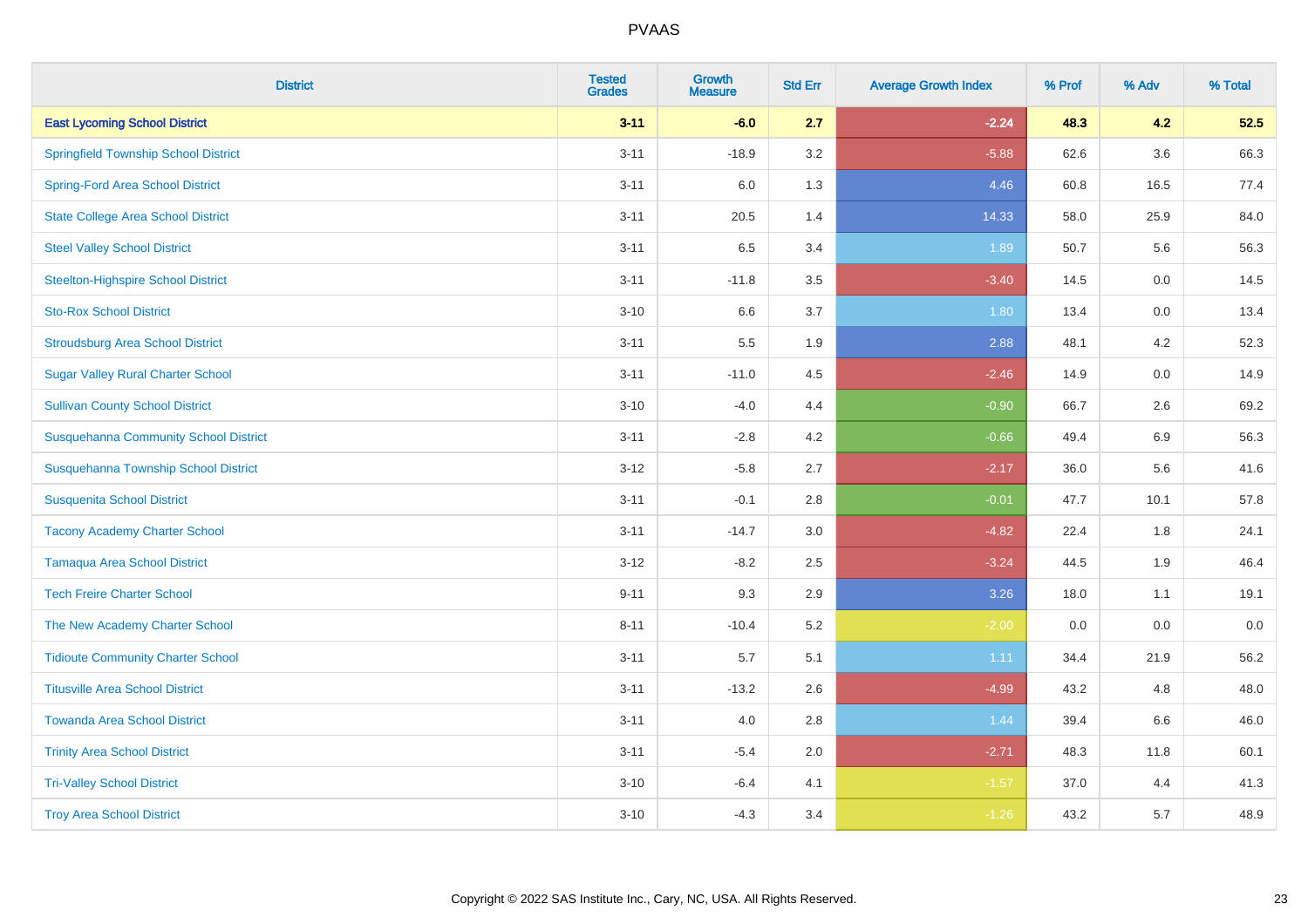| <b>District</b>                                | <b>Tested</b><br><b>Grades</b> | <b>Growth</b><br><b>Measure</b> | <b>Std Err</b> | <b>Average Growth Index</b> | % Prof | % Adv   | % Total |
|------------------------------------------------|--------------------------------|---------------------------------|----------------|-----------------------------|--------|---------|---------|
| <b>East Lycoming School District</b>           | $3 - 11$                       | $-6.0$                          | 2.7            | $-2.24$                     | 48.3   | 4.2     | 52.5    |
| <b>Tulpehocken Area School District</b>        | $3 - 12$                       | $-13.7$                         | 2.8            | $-4.81$                     | 36.7   | $2.8\,$ | 39.4    |
| <b>Tunkhannock Area School District</b>        | $3 - 11$                       | 2.3                             | 2.2            | 1.01                        | 44.9   | 9.6     | 54.6    |
| <b>Turkeyfoot Valley Area School District</b>  | $3 - 12$                       | $-4.3$                          | 5.6            | $-0.76$                     | 22.0   | 5.1     | 27.1    |
| <b>Tuscarora School District</b>               | $3 - 11$                       | $-0.6$                          | 2.3            | $-0.27$                     | 45.1   | 8.1     | 53.2    |
| <b>Tussey Mountain School District</b>         | $3 - 12$                       | 1.5                             | 3.7            | 0.40                        | 38.6   | 1.8     | 40.4    |
| <b>Twin Valley School District</b>             | $3 - 12$                       | $-3.6$                          | 2.1            | $-1.69$                     | 49.6   | 7.1     | 56.8    |
| <b>Tyrone Area School District</b>             | $3 - 12$                       | 19.7                            | 2.5            | 7.87                        | 60.4   | 16.7    | 77.1    |
| <b>Union Area School District</b>              | $3 - 11$                       | 1.9                             | 4.3            | 0.44                        | 61.5   | 0.0     | 61.5    |
| <b>Union City Area School District</b>         | $3 - 12$                       | $-10.2$                         | 3.6            | $-2.87$                     | 42.9   | 3.2     | 46.0    |
| <b>Union School District</b>                   | $3 - 12$                       | 2.3                             | 4.2            | 0.54                        | 32.6   | 7.0     | 39.5    |
| <b>Uniontown Area School District</b>          | $3 - 11$                       | 6.0                             | 3.2            | 1.87                        | 62.4   | 5.9     | 68.2    |
| <b>Unionville-Chadds Ford School District</b>  | $3 - 11$                       | 17.1                            | 3.1            | 5.51                        | 68.1   | 13.2    | 81.3    |
| <b>United School District</b>                  | $3 - 11$                       | 2.1                             | 3.4            | 0.63                        | 60.3   | 6.6     | 66.9    |
| <b>Universal Audenried Charter School</b>      | $9 - 11$                       | $-5.8$                          | 2.4            | $-2.40$                     | 14.6   | 0.0     | 14.6    |
| <b>Upper Adams School District</b>             | $3 - 11$                       | 1.3                             | 2.9            | 0.47                        | 55.2   | $8.6\,$ | 63.8    |
| <b>Upper Darby School District</b>             | $3 - 12$                       | 6.9                             | 1.5            | 4.62                        | 45.0   | 6.7     | 51.7    |
| <b>Upper Dauphin Area School District</b>      | $3 - 11$                       | $-6.3$                          | 3.2            | $-1.98$                     | 37.4   | 4.8     | 42.2    |
| <b>Upper Dublin School District</b>            | $3 - 12$                       | 15.4                            | 1.8            | 8.53                        | 60.8   | 24.8    | 85.6    |
| <b>Upper Merion Area School District</b>       | $3 - 11$                       | 15.3                            | 2.0            | 7.62                        | 59.3   | 19.3    | 78.6    |
| <b>Upper Moreland Township School District</b> | $3 - 11$                       | $-5.0$                          | 2.2            | $-2.31$                     | 57.9   | 4.0     | 61.9    |
| <b>Upper Perkiomen School District</b>         | $3 - 11$                       | 22.1                            | 2.1            | 10.74                       | 57.7   | 13.2    | 70.9    |
| <b>Upper Saint Clair School District</b>       | $3 - 11$                       | 18.5                            | 1.7            | 10.65                       | 61.8   | 30.1    | 91.9    |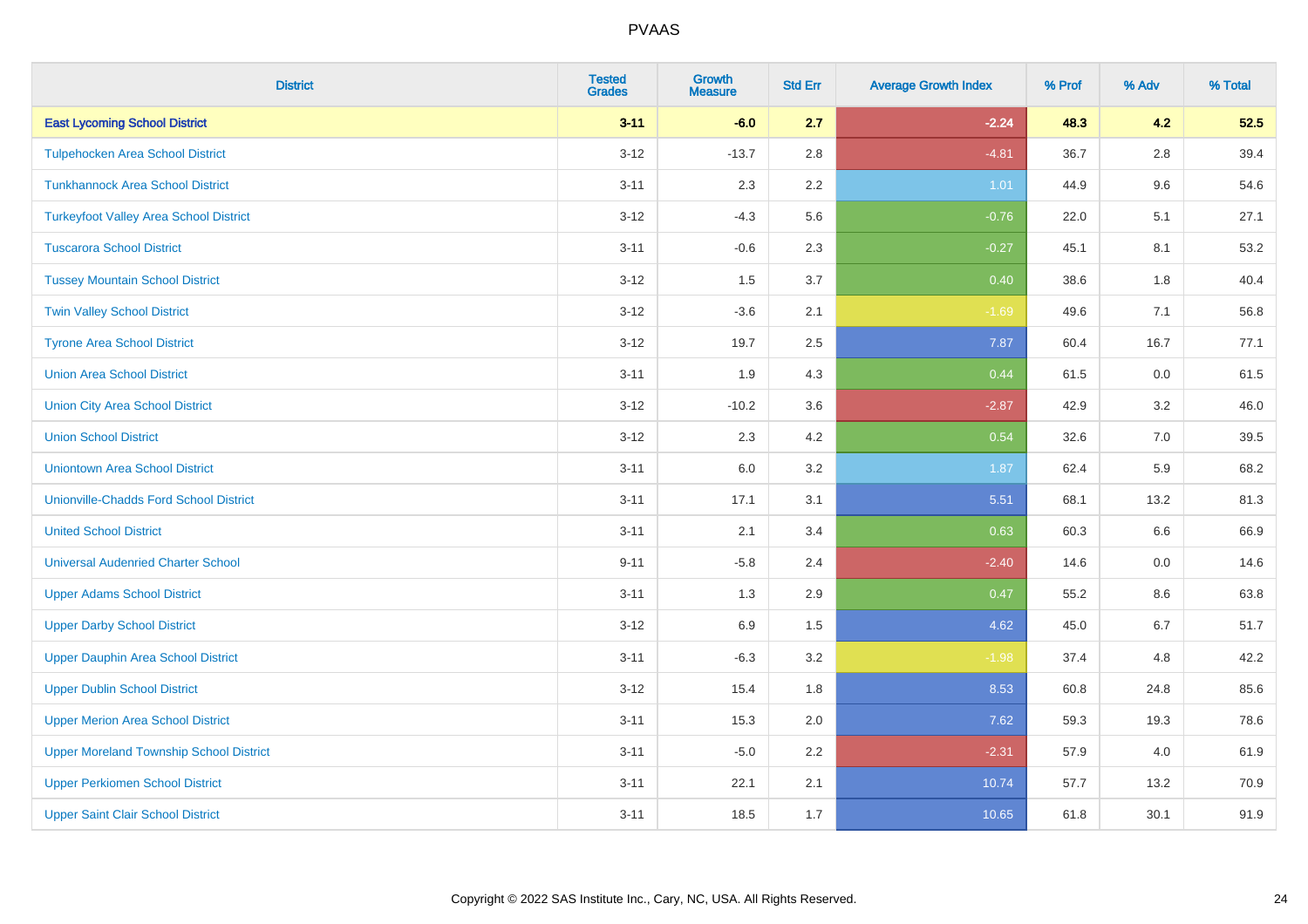| <b>District</b>                               | <b>Tested</b><br><b>Grades</b> | <b>Growth</b><br><b>Measure</b> | <b>Std Err</b> | <b>Average Growth Index</b> | % Prof | % Adv   | % Total |
|-----------------------------------------------|--------------------------------|---------------------------------|----------------|-----------------------------|--------|---------|---------|
| <b>East Lycoming School District</b>          | $3 - 11$                       | $-6.0$                          | 2.7            | $-2.24$                     | 48.3   | 4.2     | 52.5    |
| Urban Pathways 6-12 Charter School            | $6 - 11$                       | 4.8                             | 6.4            | 0.75                        | 28.6   | $0.0\,$ | 28.6    |
| <b>Valley Grove School District</b>           | $3 - 10$                       | $-3.7$                          | 3.7            | $-1.01$                     | 51.2   | 6.1     | 57.3    |
| <b>Valley View School District</b>            | $3 - 11$                       | 18.1                            | 2.4            | 7.42                        | 53.7   | 14.7    | 68.4    |
| <b>Wallenpaupack Area School District</b>     | $3 - 11$                       | $-7.1$                          | 2.3            | $-3.09$                     | 40.8   | 2.4     | 43.1    |
| <b>Wallingford-Swarthmore School District</b> | $3 - 10$                       | 0.9                             | 2.4            | 0.38                        | 64.4   | 22.7    | 87.1    |
| <b>Warren County School District</b>          | $3 - 11$                       | $-0.1$                          | 1.8            | $-0.06$                     | 37.2   | 5.3     | 42.6    |
| <b>Warrior Run School District</b>            | $3 - 11$                       | 4.6                             | 3.0            | $1.51$                      | 40.9   | 8.1     | 49.0    |
| <b>Warwick School District</b>                | $3 - 11$                       | 5.2                             | 1.9            | 2.76                        | 46.4   | 17.0    | 63.3    |
| <b>Washington School District</b>             | $3 - 11$                       | $-4.9$                          | 2.8            | $-1.76$                     | 30.1   | 2.4     | 32.5    |
| <b>Wattsburg Area School District</b>         | $3 - 11$                       | 6.5                             | 2.7            | 2.43                        | 42.7   | 7.6     | 50.3    |
| <b>Wayne Highlands School District</b>        | $3 - 11$                       | 7.8                             | 2.4            | 3.23                        | 52.3   | 13.1    | 65.4    |
| <b>Waynesboro Area School District</b>        | $3 - 12$                       | $-6.1$                          | 1.9            | $-3.20$                     | 50.0   | 6.8     | 56.8    |
| <b>Wellsboro Area School District</b>         | $3 - 11$                       | $-12.4$                         | 3.0            | $-4.11$                     | 49.2   | 11.9    | 61.1    |
| <b>West Allegheny School District</b>         | $3 - 12$                       | 4.0                             | 2.1            | 1.96                        | 63.1   | 15.7    | 78.8    |
| <b>West Branch Area School District</b>       | $3 - 11$                       | 0.2                             | 3.8            | 0.05                        | 47.2   | 1.9     | 49.1    |
| <b>West Chester Area School District</b>      | $3 - 11$                       | 12.6                            | 1.2            | 10.38                       | 66.8   | 20.2    | 87.0    |
| <b>West Greene School District</b>            | $3 - 11$                       | $-4.5$                          | 4.3            | $-1.04$                     | 36.6   | 7.3     | 43.9    |
| West Jefferson Hills School District          | $3 - 11$                       | 1.8                             | 2.1            | 0.88                        | 55.7   | 20.8    | 76.4    |
| <b>West Middlesex Area School District</b>    | $3 - 10$                       | $-8.4$                          | $3.8\,$        | $-2.21$                     | 34.9   | 2.8     | 37.6    |
| <b>West Mifflin Area School District</b>      | $3 - 12$                       | $-12.3$                         | 2.9            | $-4.22$                     | 39.7   | 10.3    | 50.0    |
| <b>West Perry School District</b>             | $3 - 11$                       | 12.5                            | 2.5            | 4.99                        | 56.6   | 8.4     | 65.0    |
| <b>West Shore School District</b>             | $3 - 12$                       | 5.0                             | 1.4            | 3.59                        | 54.2   | 9.4     | 63.6    |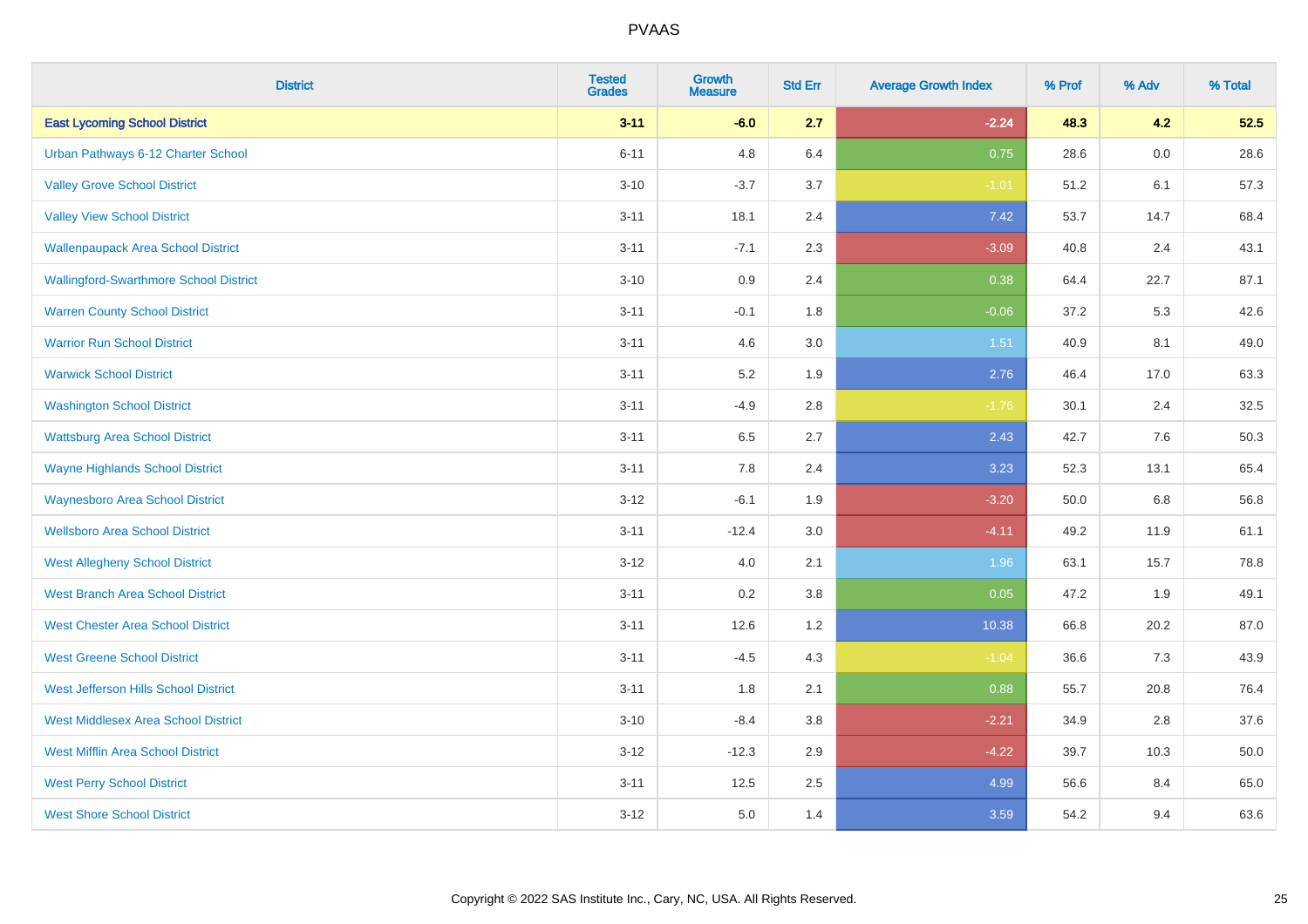| <b>District</b>                                 | <b>Tested</b><br><b>Grades</b> | <b>Growth</b><br><b>Measure</b> | <b>Std Err</b> | <b>Average Growth Index</b> | % Prof | % Adv | % Total |
|-------------------------------------------------|--------------------------------|---------------------------------|----------------|-----------------------------|--------|-------|---------|
| <b>East Lycoming School District</b>            | $3 - 11$                       | $-6.0$                          | 2.7            | $-2.24$                     | 48.3   | 4.2   | 52.5    |
| <b>West Side CTC</b>                            | $9 - 10$                       | $-37.4$                         | 4.3            | $-8.64$                     | 8.8    | 0.0   | 8.8     |
| <b>West York Area School District</b>           | $3 - 12$                       | 3.2                             | 2.3            | 1.38                        | 53.8   | 4.4   | 58.2    |
| <b>Western Beaver County School District</b>    | $3 - 11$                       | $-7.8$                          | 4.2            | $-1.87$                     | 56.5   | 6.5   | 63.0    |
| <b>Western Wayne School District</b>            | $3 - 11$                       | 5.6                             | 2.9            | 1.93                        | 41.3   | 17.4  | 58.7    |
| <b>Westinghouse Arts Academy Charter School</b> | $9 - 10$                       | $-0.7$                          | 3.6            | $-0.19$                     | 59.2   | 8.4   | 67.6    |
| <b>Westmont Hilltop School District</b>         | $3 - 11$                       | $-4.0$                          | 2.8            | $-1.40$                     | 36.3   | 13.3  | 49.6    |
| <b>Whitehall-Coplay School District</b>         | $3 - 11$                       | 6.1                             | 1.8            | 3.45                        | 49.3   | 7.4   | 56.6    |
| <b>Wilkes-Barre Area School District</b>        | $3 - 11$                       | 0.1                             | 3.2            | 0.02                        | 35.5   | 5.4   | 40.9    |
| <b>William Penn School District</b>             | $3-12$                         | 8.3                             | 2.1            | 3.99                        | 35.6   | 3.0   | 38.7    |
| <b>Williams Valley School District</b>          | $3 - 11$                       | $-7.3$                          | 3.4            | $-2.13$                     | 23.2   | 0.0   | 23.2    |
| <b>Williamsburg Community School District</b>   | $3 - 11$                       | $-14.3$                         | 4.1            | $-3.48$                     | 28.3   | 0.0   | 28.3    |
| <b>Williamsport Area School District</b>        | $3 - 11$                       | 1.9                             | 1.8            | 1.04                        | 44.1   | 12.8  | 56.9    |
| <b>Wilmington Area School District</b>          | $3 - 11$                       | $7.5\,$                         | 3.0            | 2.48                        | 55.1   | 5.1   | 60.2    |
| <b>Wilson Area School District</b>              | $3 - 11$                       | 6.0                             | 2.6            | 2.30                        | 48.7   | 8.5   | 57.2    |
| <b>Wilson School District</b>                   | $3 - 12$                       | 8.8                             | 1.5            | 5.96                        | 52.6   | 14.6  | 67.2    |
| <b>Windber Area School District</b>             | $3 - 11$                       | $-7.2$                          | 3.2            | $-2.24$                     | 55.4   | 7.2   | 62.6    |
| <b>Wissahickon School District</b>              | $3 - 10$                       | 12.5                            | 1.8            | 6.85                        | 58.3   | 22.4  | 80.7    |
| <b>Woodland Hills School District</b>           | $3 - 12$                       | 3.2                             | 2.6            | 1.22                        | 31.4   | 3.6   | 35.0    |
| <b>Wyalusing Area School District</b>           | $3 - 12$                       | 8.8                             | 3.3            | 2.68                        | 54.6   | 11.7  | 66.2    |
| <b>Wyoming Area School District</b>             | $3 - 10$                       | $-1.3$                          | 2.6            | $-0.50$                     | 53.8   | 10.8  | 64.6    |
| <b>Wyoming Valley West School District</b>      | $3 - 11$                       | $-2.2$                          | 2.4            | $-0.91$                     | 49.4   | 3.0   | 52.4    |
| <b>Wyomissing Area School District</b>          | $3 - 12$                       | $0.8\,$                         | 2.6            | 0.33                        | 55.7   | 17.6  | 73.3    |